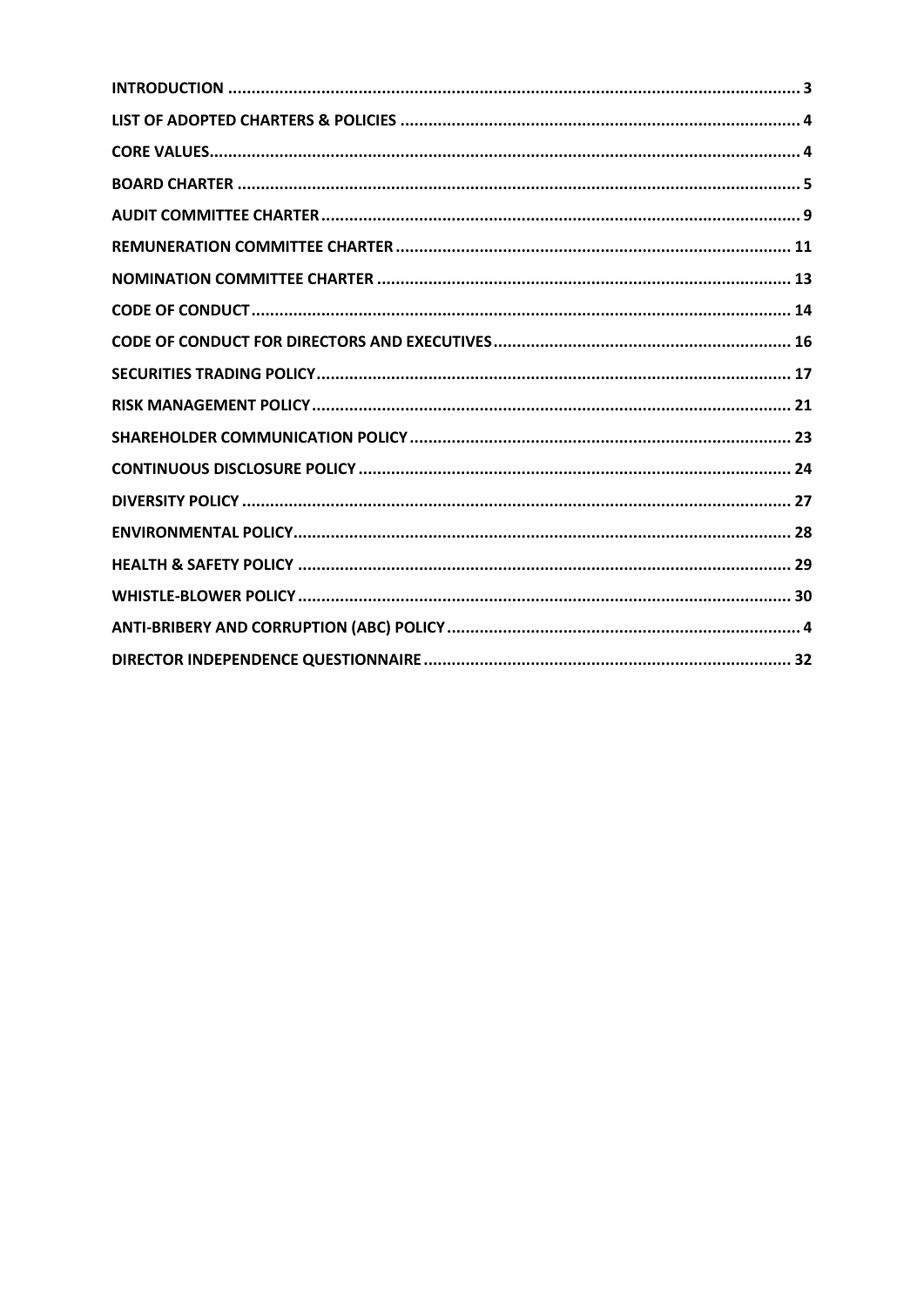# <span id="page-2-0"></span>**INTRODUCTION**

In fulfilling its obligation and responsibilities to its various stakeholders, the Board of directors of the Company (**Board**) advocates the adoption of and adherence to a framework of rules, relationships systems and processes within and by which authority is exercised and controlled within the corporation. This Corporate Governance and Key Policies Manual (**CG Manual**) outlines the Company's principal corporate governance procedures. The Board supports a system of corporate governance to ensure that the management of the Company is conducted in a manner which is directed at achieving the Company's objectives in a proper and ethical manner.

The Australian Securities Exchange (**ASX**) Corporate Governance Principles and Recommendations (**ASX CG Recommendations**) were first introduced in 2003. A second edition was published in 2007 and a third in 2014. On 27 February 2019, the ASX Corporate Governance Council released the 4<sup>th</sup> edition of the ASX CG Recommendations.

The Fourth Edition of the ASX CG Recommendations are effective for full financial years beginning on or after 1 January 2020.

Except to the extent indicated in the Company's Annual Report, the Company has resolved that for so long as it is admitted to the official list of the ASX it shall abide by the ASX CG Recommendations.

The key policies included in this CG Manual have been adopted on the basis that, in the circumstances of the Company, they reflect what is considered to be reasonable aspiration. Their object is to focus attention upon the issues they address and create awareness of those issues and the pitfalls that one could otherwise fall into inadvertently. This is to develop a culture conducive to good practices. Adhering to the following charters and key policies is a condition of each contract of employment. In addition to these key policies, the Company has additional operational policies that together make up the overall Company Policy Manual.

The Board encourages all key management personnel, other employees, contractors and other stakeholders to monitor compliance with this CG Manual, especially in relation to observable departures from the intent of the charters and key policies. Suggestions for improvements or amendments to this CG Manual can be made at any time by providing a written note to the Chair.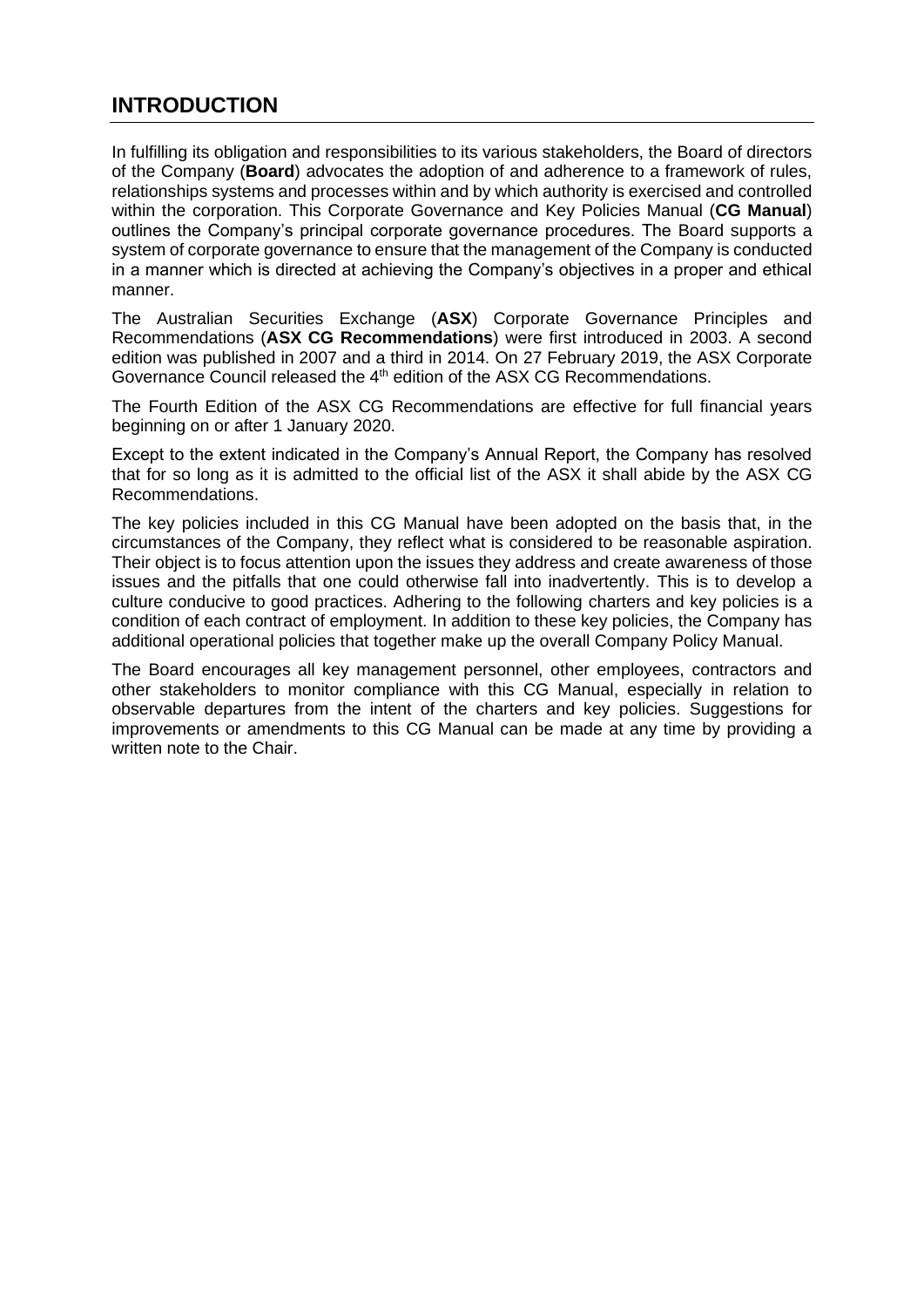# <span id="page-3-0"></span>**LIST OF ADOPTED CHARTERS & POLICIES**

The Company has adopted the following charters, codes and key policies which are presented on its website:

- 1. Core Values
- 2. Board Charter
- 3. Audit Committee Charter
- 4. Remuneration Committee Charter
- 5. Nomination Committee Charter
- 6. Code of Conduct
- 7. Code of Conduct for Directors and Executives
- 8. Securities Trading Policy
- 9. Risk Management Policy
- 10. Shareholder Communication Policy
- 11. Continuous Disclosure Policy
- 12. Diversity Policy
- 13. Environmental Policy
- 14. Health & Safety Policy
- 15. Whistle-blower Policy
- 16. Anti-Bribery and Corruption (ABC) Policy
- 17. Director Independence Questionnaire

These charters, codes and key policies are to be reviewed annually for audit compliance and to identify any changes required.

The Company Secretary is to maintain (and submit to the Board for adoption) compliance checklists to assist to instil the culture contemplated by and compliance with this manual.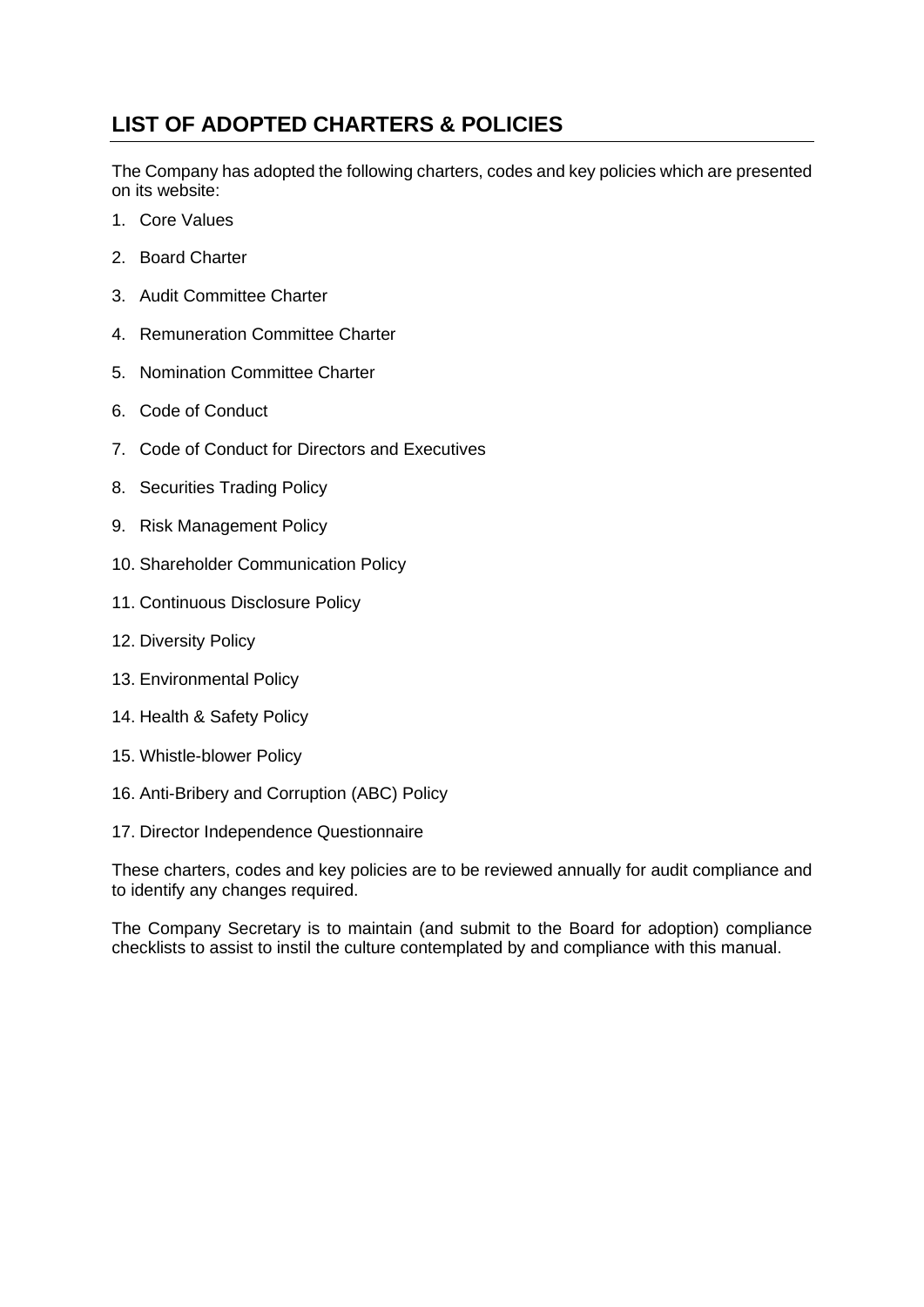## <span id="page-4-0"></span>**1. PURPOSE**

Those Values that guide the Company's behaviour and how we interact with each other and our stakeholders:

- $\triangleright$  Integrity We will act with personal integrity and fairness; communicate openly, honestly and constructively; build and maintain trust with our work mates; be transparent in approaches to each other; act with we 'walk the talk'.
- $\triangleright$  Effectiveness We are performance and outcome orientated; focus on business goals and objectives; assess appropriate allocation of resources, energy and time when undertaking tasks; demonstrate constructive and deliberate actions to ensure delivery of service; seek out opportunities for personal and professional growth.
- $\triangleright$  Sustainability We will surpass our shareholder's expectations; think both short and long term; foster business relationships; deliver on our obligations to environment and community.
- ➢ Innovation We will promote continuous improvement; encourage and value new ideas; assess and provide constructive feedback; be prepared to ask "why" and challenge boundaries; regularly benchmark our performance against similar businesses with the objective to improve; think ahead, anticipate obstacles and provide solutions; demonstrate initiative; celebrate successes.
- ➢ Safety and Wellbeing We will operate according to company plans, standards, policies, procedures and guidelines; demonstrate duty of care to self and others; be vigilant for and promote safety improvements; identify hazards and control them in a timely manner; demonstrate a balance between working and home life.
- $\triangleright$  Professionalism We will be accountable and follow through with commitments; volunteer and demonstrate enthusiasm for challenges; operate with a bias for action; strive to exceed the standards and expectations of the business; lead and influence others in a positive way - "lead by example"; acknowledge mistakes.
- ➢ Transparency We will seek feedback in order to achieve open communication and foster collaboration; offer constructive feedback to others that is timely, specific and descriptive; be proactive in communicating outcomes across our sites and to the corporate team.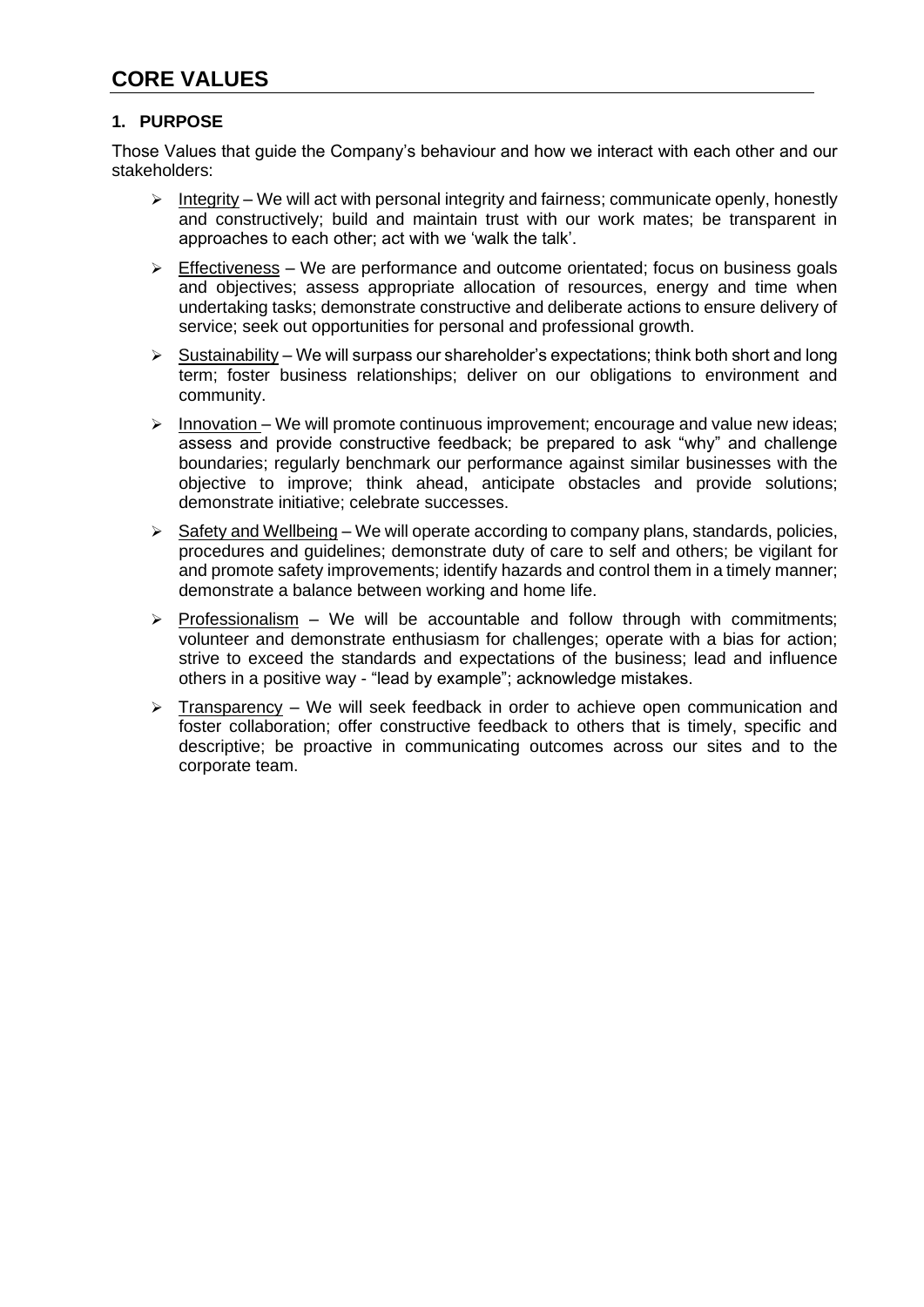# **BOARD CHARTER**

# **1. ROLE**

The Board's primary role is to represent shareholders and to promote and protect the interests of Shareholders by governing the Company.

# **2. COMPOSITION**

It is a priority of the Board to achieve an appropriate balance between independent and nonindependent representation on the Board. The Board takes into account the skills and experience required in the context of the Company's operations and activities from time to time. In determining whether or not directors are independent, the Board applies the criteria as set out in the ASX Recommendations by requiring each director to complete a Director Independence Questionnaire.

Where the Chair is not an independent director, the Company will appoint a lead independent director if it is practicable to do so. The lead independent director will take over the role of the Chair when the Chair is unable to act in that capacity as a result of his or her lack of independence.

The Board considers that a director is an executive if that director is involved in the day to day management of the Company.

## **3. RESPONSIBILITIES OF THE BOARD AND MANAGEMENT**

To fulfill its role the Board is responsible for:

- a. reviewing the activities of the Company, including its control and accountability systems;
- b. appointing and removing the executive directors (if any), Chief Executive Officer, Company Secretary, and other senior executives, evaluating their performance, reviewing their remuneration and ensuring an appropriate succession plan;
- c. setting, with management, the strategic objectives of the Company and monitoring its progress against those objectives;
- d. reviewing, ratifying and monitoring systems of risk management and internal control as developed by the Company's management, including satisfying itself that the Company is operating with due regard to the risk appetite set by the Board;
- e. setting, with management, the operational and financial objectives and goals for the Company;
- f. ensuring that there are effective corporate governance policies and practices in place;
- g. approving policies of Company-wide and general application;
- h. approving the Company's policies on the health and safety of employees and contractors, the environment and sustainable development;
- i. approving and monitoring budgets, capital management and acquisitions and divestments;
- j. approving and monitoring all financial reporting to the market;
- k. appointment of external auditors and principal professional advisors; and
- l. formal determinations that are required by the Company's constitutional documents or by law or other external regulation.

These responsibilities are designed to provide strategic guidance for the Company and effective oversight management.

Beyond those matters, the Board has delegated all authority to the Chief Executive Officer for management of the Company's business within any limits imposed by the Board.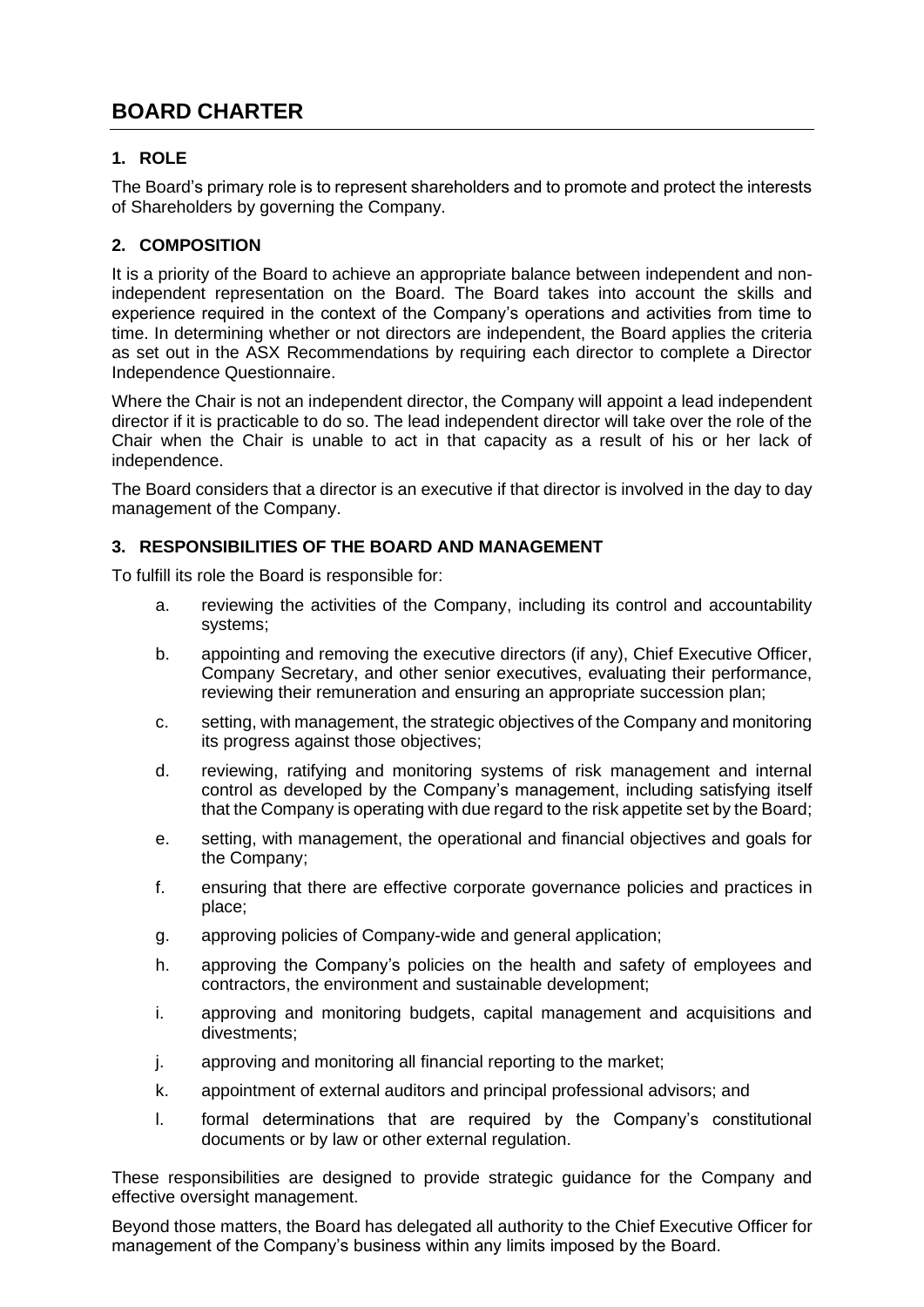## **4. RESPONSIBILITIES OF INDIVIDUAL DIRECTORS**

### **The Chair**

The Chair is responsible for leadership of the Board, ensuring the accountability of the Company Secretary on all matters to do with the efficient organisation and conduct of the Board's function and for the briefing of all directors in relation to the issues arising at Board meetings. The Chair is also responsible for monitoring shareholder communication, continuous disclosure compliance and Board performance.

#### **The Chief Executive Officer**

The Chief Executive Officer is responsible for running the affairs of the Company under delegated authority from the Board and to implement the policies and strategy set by the Company. In carrying out those responsibilities, the Chief Executive Officer must report to the Board in a timely manner and ensure all reports to the Board present a true and fair view of the Company's financial condition and operational results.

#### **The Company Secretary**

The Company Secretary is charged with facilitating the Company's corporate governance processes and so holds primary responsibility for ensuring that the Board processes and procedures run efficiently and effectively. The Company Secretary is accountable to the Board, through the Chair, on all governance matters and reports directly to the Chair as the representative of the Board. The Company Secretary is appointed and dismissed by the Board and all Directors have as of right access to the Company Secretary.

The tasks of the Company Secretary shall include:

#### **Meetings and Minutes**

- a. notifying the directors in writing in advance of a meeting of the Board as specified in the Constitution;
- b. ensuring that the agenda and Board papers are prepared and forwarded to Directors prior to the Board meeting as set out in the Board Policy Manual;
- c. recording, maintaining and distributing the minutes of all Board and Board Committee meetings as required;
- d. maintaining a complete set of Board papers at the Company's main office;
- e. ensuring that reports are appropriately translated if required and an interpreter is available for all meetings;
- f. preparing for and attending all annual and extraordinary general meetings of the Company;
- g. recording, maintaining and distributing the minutes of all general meetings of the Company;
- h. acting as ASX liaison/disclosure officer;

#### **Compliance**

- a. overseeing the Company's compliance program and ensuring all Company legislative obligations are met;
- b. ensuring all requirements of ASX, ASIC, the ATO and any other regulatory body are fully met; and
- c. providing counsel on corporate governance principles and Director liability;

### **Governance Administration**

- a. maintaining the Register of Ongoing Conflicts of Interests and the Register of Related Party Transactions;
- b. maintaining a Register of Company Policies as approved by the Board;
- c. maintaining, updating and ensuring that all directors have an up-to-date copy of the Board Charter and associated governance documentation;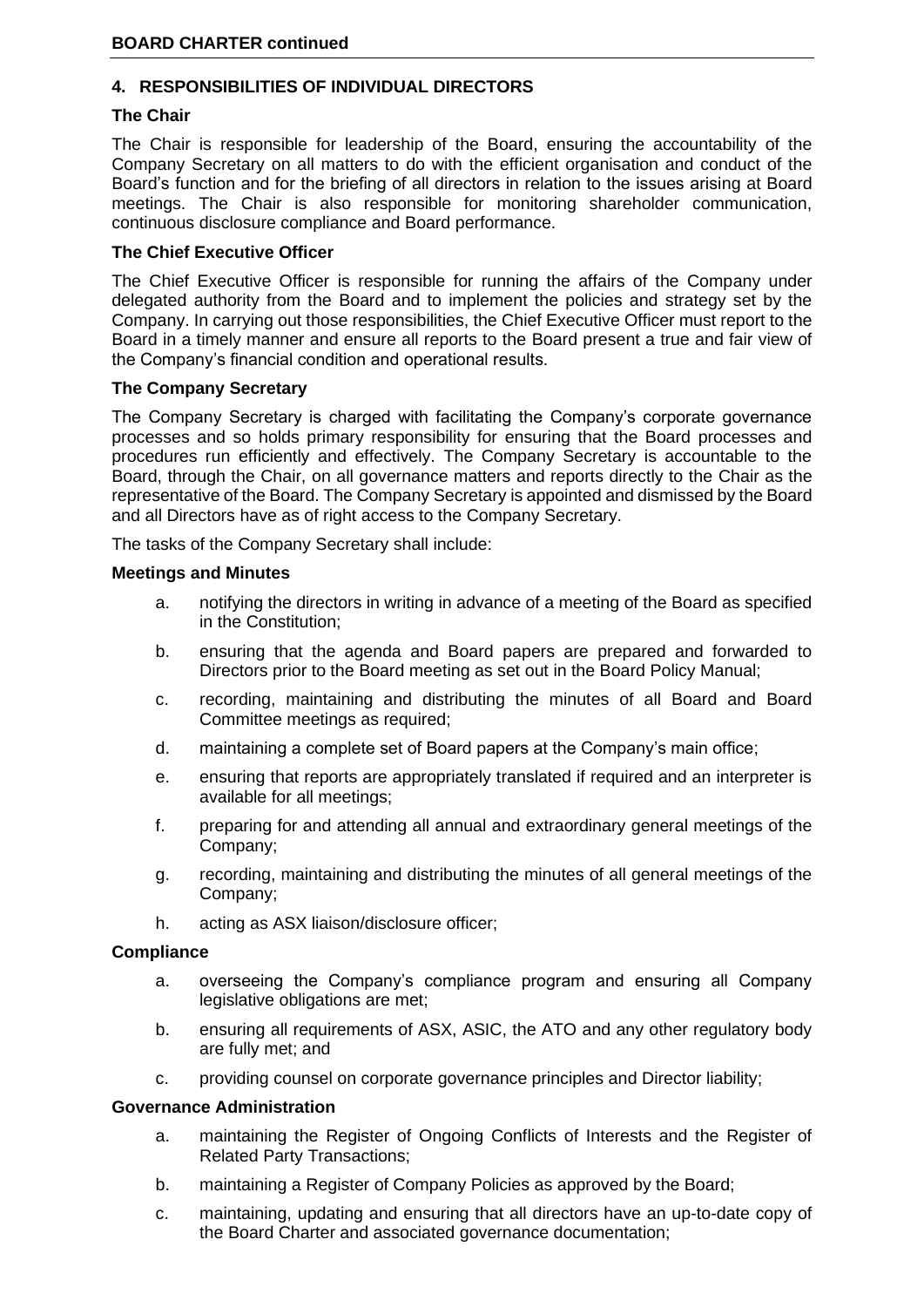- d. maintaining the complete list of the delegations of authority;
- e. reporting at each Board meeting the documents executed under a power of attorney, documents executed in accordance with section 127 of the Corporations Act, and reporting on the use of the seal register (if a seal is used); and
- f. any other services the Chair or Board may require.

### **5. PROCESS FOR EVALUATING BOARD PERFORMANCE**

The Board may undergo periodic formal assessment processes, including assessment of the Board's committees, where applicable. An independent third-party consultant may be used to facilitate the assessment.

The assessment process which may be used by the Board is that each director completes a questionnaire relating to the role, composition, procedures, practices and behaviour of the Board and its members. Senior executives having most direct contact with the Board may also be invited to complete similar questionnaires. Responses to the questionnaires are confidential and provided direct to the consultant, with the results in aggregate then being communicated to the Chair of the Board. The Board as a whole then holds a facilitated discussion during which each Board member has the opportunity to raise any matter, suggestion for improvement or criticism with the Board as a whole.

The Chair of the Board may also meet individually with each Board member to discuss their performance.

## **6. ACCESS TO INDEPENDENT ADVICE**

Each director has the right, so long as he is acting reasonably in the interests of the Company and in the discharge of his duties as a director, to seek independent professional advice and recover the reasonable costs of that advice from the Company.

The advice shall only be sought after consultation about the matter with the Chair (where it is reasonable that the Chair be consulted) or, if it is the Chair that wishes to seek the advice or it is unreasonable that he is consulted, another director.

The advice is to be made immediately available to all Board members other than to a director against whom privilege is claimed.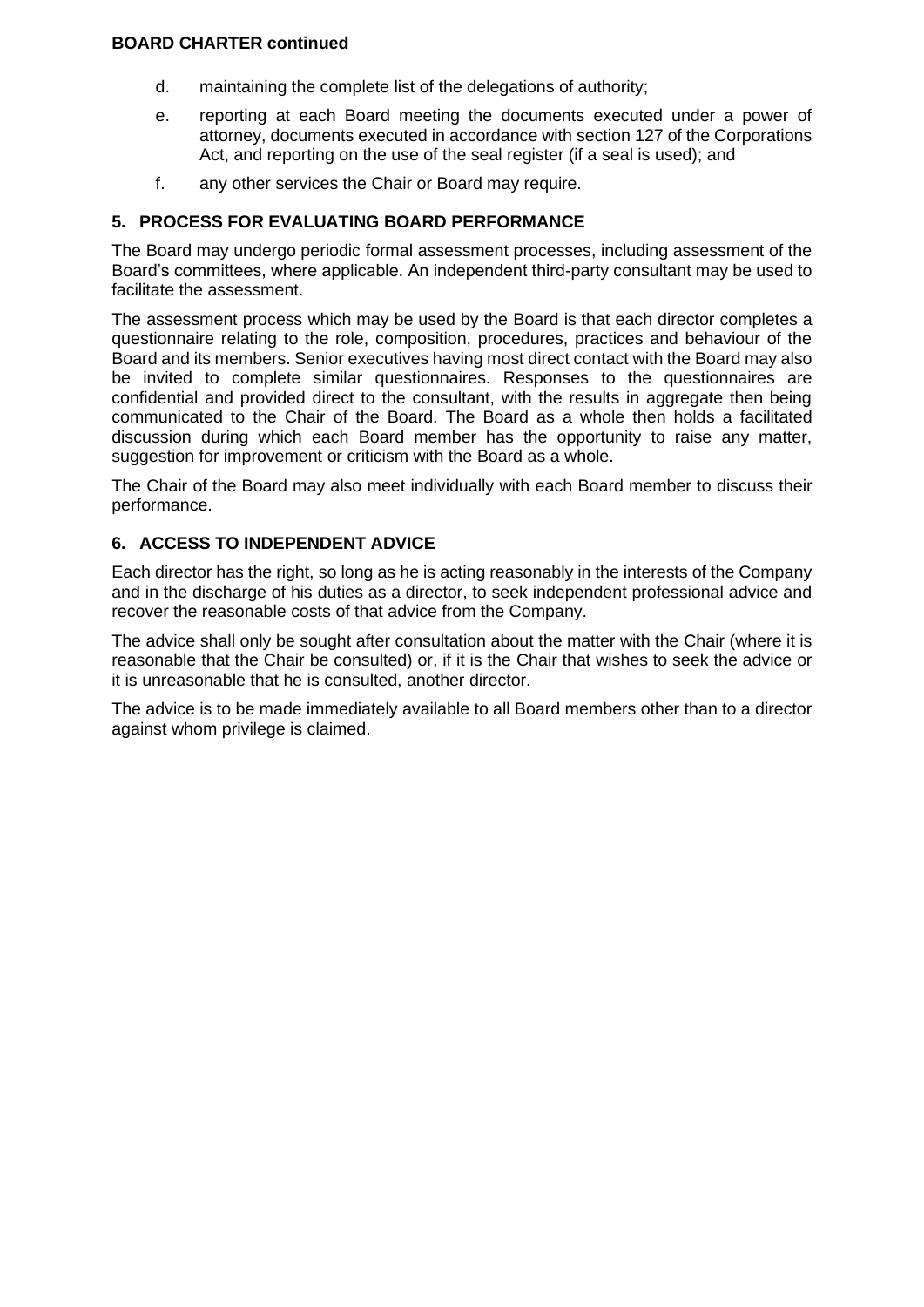## <span id="page-8-0"></span>**1. SUBMISSION TO AUDIT**

As part of the Company's commitment to safeguarding integrity in financial reporting, the Company's accounts are subject to annual audit by an independent professional auditor, who also reviews the half-yearly accounts.

The auditor will attend and be available to answer questions at the Company's annual general meetings.

## **2. AUDITOR INDEPENDENCE**

The Company will monitor the independence and competence of its external auditors. Details of the amounts paid for both work and non-audit services will be set out in each annual report.

The Board requires that adequate handovers occur in the year prior to rotation of an audit partner, to ensure an efficient and effective audit under the new partner.

## **3. COMPOSITION OF THE AUDIT COMMITTEE**

The Audit Committee shall consist of at least three members, with a preference for nonexecutive directors and independent directors where possible.

## **4. ROLE OF THE AUDIT COMMITTEE**

The role of the Audit Committee is to:

- a. monitor the integrity of the financial statements of the Company, reviewing significant financial reporting judgments;
- b. review the Company's internal financial control system and, unless expressly addressed by a separate risk committee or by the Board itself, risk management systems;
- c. monitor and review the effectiveness of the Company's internal audit function (if any);
- d. monitor and review the external audit function including matters concerning appointment and remuneration, independence and non-audit services;
- e. perform such other functions as assigned by law, the Company's constitution, or the Board.

### **5. OPERATIONS OF THE COMMITTEE**

The Committee is to meet twice a year, with further meetings on an as required basis.

Minutes of all meetings of the Committee are to be kept and tabled at the next meeting of the Board.

Committee meetings will be governed by the same rules as set out in the Company's constitution as apply to the meetings of the Board.

Relevant members of management and the external auditor may be invited to attend meetings.

The Committee shall meet with the external auditor without management present, if required.

## **6. COMMITTEE'S AUTHORITY AND RESOURCES**

The Company is to provide the Committee with sufficient resources to undertake its duties, including provision of educational information on accounting policies and other financial topics relevant to the Company, and such other relevant materials requested by the Committee.

The Committee will have the power to conduct or authorize investigations into any matters within the Committee's scope of responsibilities. The Committee will have the authority, as it deems necessary or appropriate, to retain independent legal, accounting or other advisors.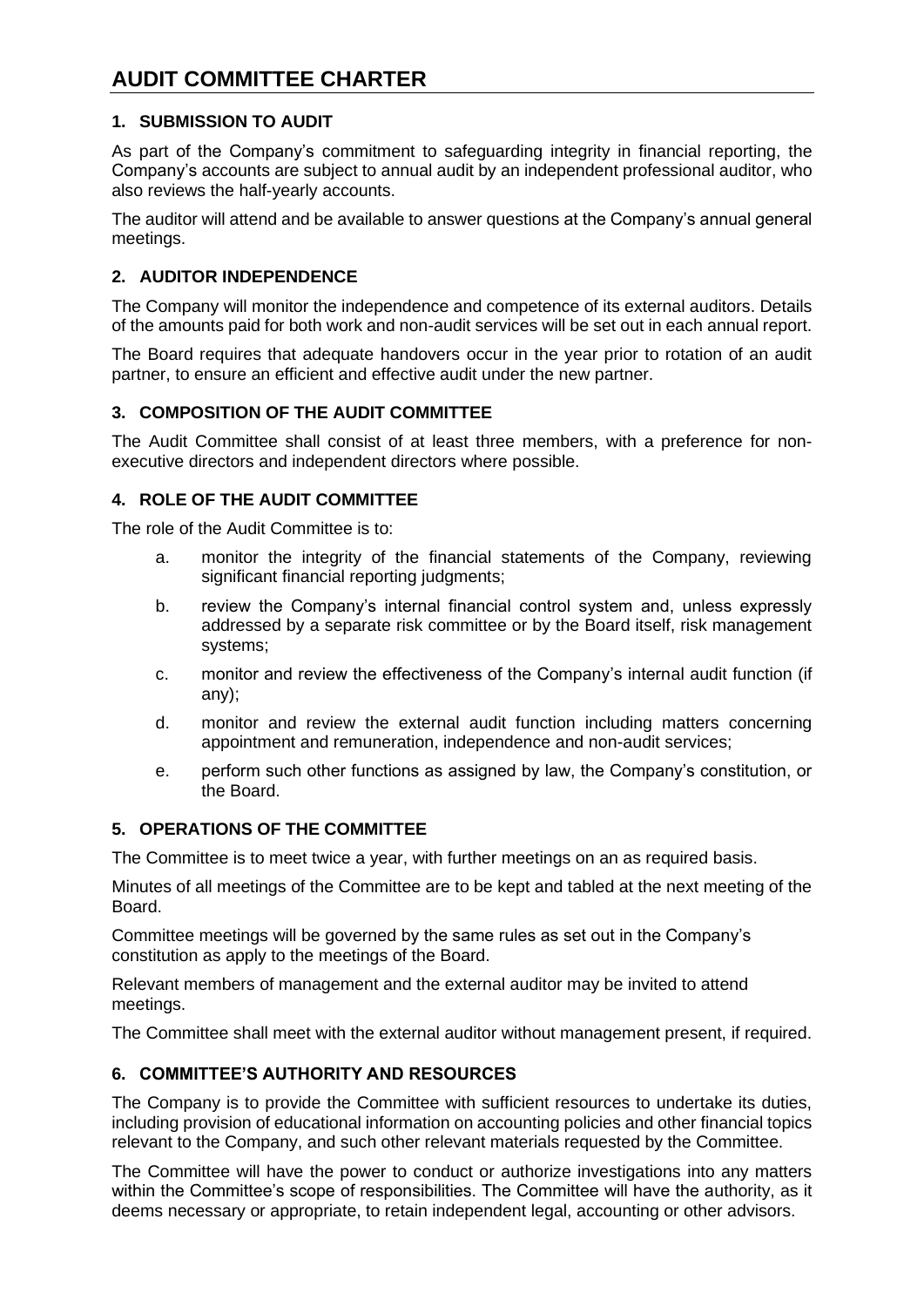### **AUDIT COMMITTEE CHARTER continued**

In the event of any conflict between this charter and any other relevant legal requirements, including those of the ASX, the Corporations Act 2001 (Cth) (**Corporations Act**), and applicable securities laws, the Committee shall immediately bring the conflict to the attention of the Board which shall resolve such conflict upon consultation with the Company's legal advisors.

## **7. REPORTING TO THE SHAREHOLDERS**

The Chair of the Audit Committee is to be present at the annual general meeting to answer questions, through the Chair of the Board.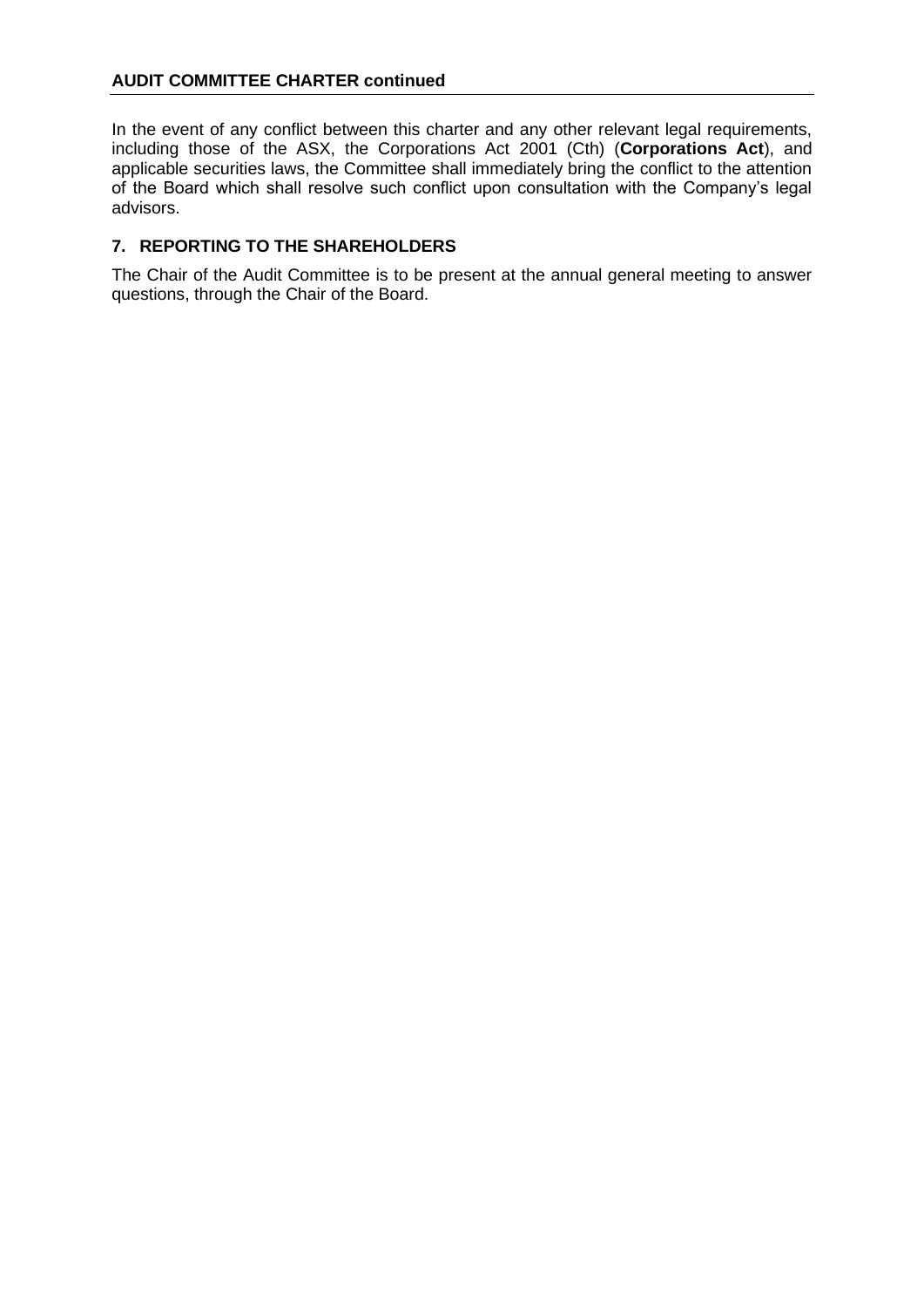# <span id="page-10-0"></span>**1. COMPOSITION**

A Remuneration Committee is to be maintained comprising at least two persons, one of whom must be a director. The composition of the Remuneration Committee can vary to accommodate the requirement that a director must not be present when the committee meets to consider that director's remuneration.

The Remuneration Committee may seek input from senior executives on remuneration policies, but no senior executive should be directly involved in deciding their own remuneration.

## **2. ROLE**

The function of the Remuneration Committee is to assist the Board in fulfilling its corporate governance responsibilities with respect to remuneration by reviewing and making appropriate recommendations on:

- a. remuneration packages of senior executives (including directors);
- b. employee incentive and equity-based plans including the appropriateness of performance hurdles and total payments proposed;
- c. recruitment, retention and termination policies and procedures for senior executives; and
- d. superannuation arrangements.

When reviewing remuneration packages of senior executives (including directors), the Committee shall include a comparative review of the packages by gender.

The Remuneration Committee is authorised to seek any information it requires from any employee and all employees are directed to cooperate with any request made by the Remuneration Committee.

The Remuneration Committee is authorised by the Board to obtain outside legal or other independent professional advice and to secure the attendance of outsiders with relevant experience and expertise at meetings of the Remuneration Committee if it considers this necessary.

The Remuneration Committee is required to make recommendations to the Board on all matters within the Remuneration Committee's charter. When making its recommendations, the Remuneration Committee should clearly distinguish the structure of non-executive director's remuneration from that of executive directors and senior executives.

### **3. REPORTING PROCEDURES**

The Committee is to meet at least annually and otherwise as required. Minutes of all meetings of the Committee are to be kept.

## **4. RESPONSIBILITIES**

The duties of the Remuneration Committee are to:

- a. assist the Board in fulfilling its responsibilities in respect of establishing appropriate remuneration levels and policies including incentive policies for directors and senior executives;
- b. ensure that the Company enters into written agreements for all directors and senior executives setting out the terms of engagement;
- c. assess the market to ensure that senior executives are being rewarded commensurate with their responsibilities;
- d. obtain the best possible advice in establishing salary levels;
- e. review the salary levels of senior executives and make recommendations to the Board on any proposed increases;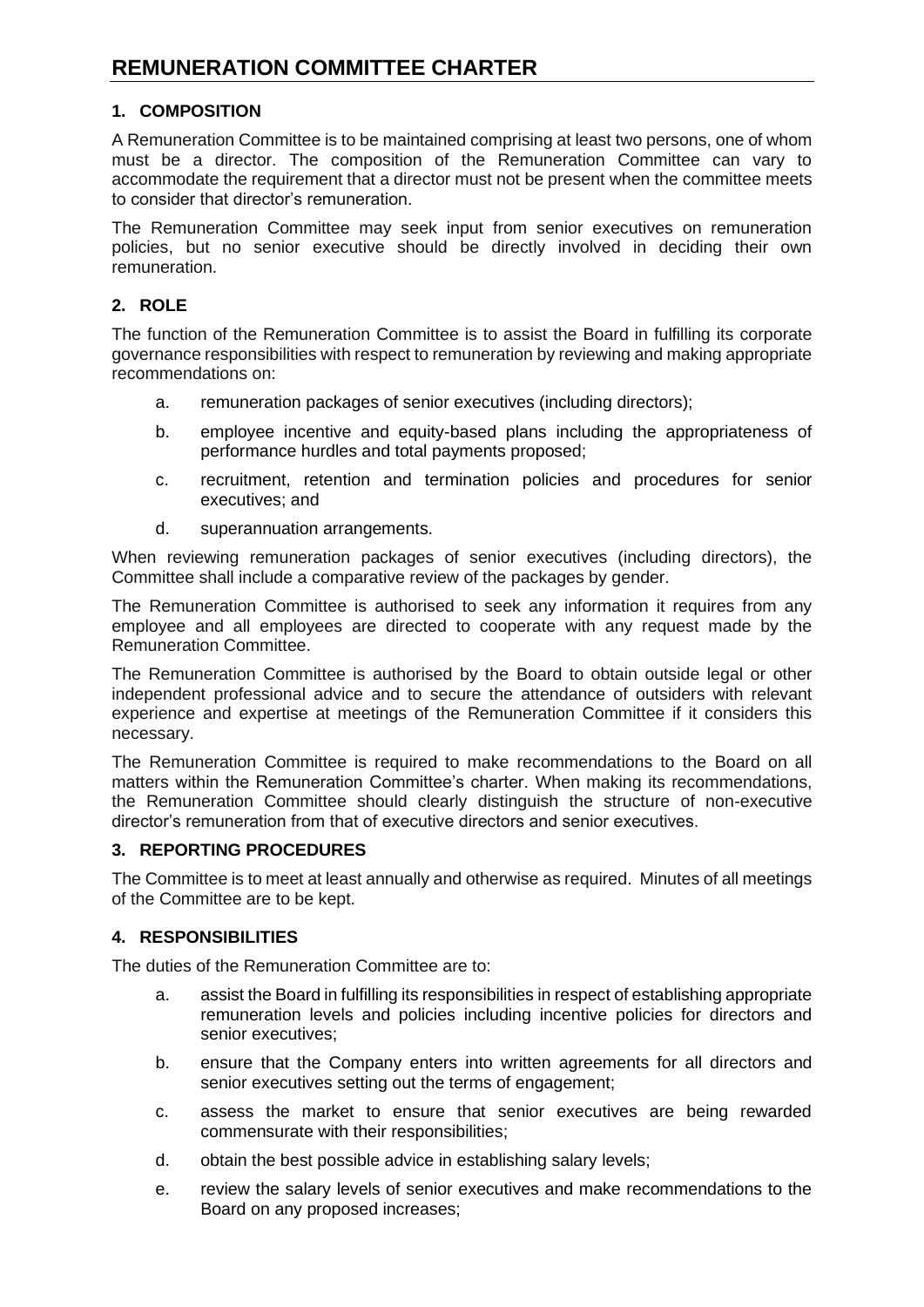- f. review recommendations from the Chief Executive Officer relating to proposed merit increases;
- g. propose, for full Board approval, the terms and conditions of employment for the Chief Executive Officer;
- h. undertake a review, which will be reported to and confirmed by the full Board, of the Chief Executive Officer's performance, at least annually, including setting the Chief Executive Officer goals for the coming year and reviewing progress in achieving those goals;
- i. review, and report to the Board, recommendations from the Chief Executive Officer on each senior executive's performance evaluations;
- j. set the criteria for negotiating any enterprise bargain agreement;
- k. review the Company's recruitment, retention and termination policies and procedures for senior management;
- l. review and make recommendations to the Board on the Company's incentive schemes;
- m. review and make recommendations to the Board on the Company's superannuation arrangements; and
- n. review the remuneration of both executive and non-executive directors and make recommendations to the Board on any proposed changes.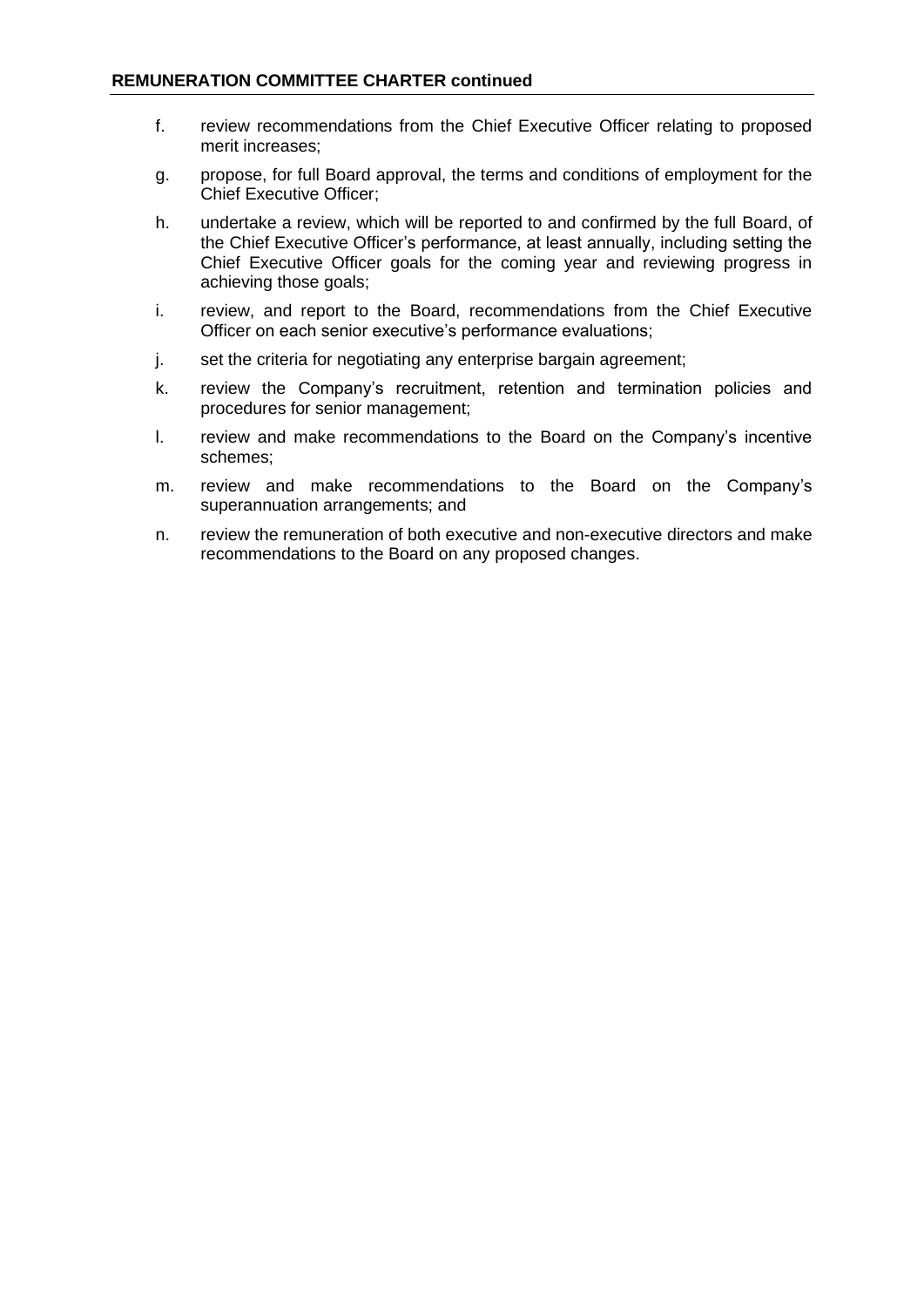# <span id="page-12-0"></span>**1. COMPOSITION**

The full Board carries out the duties that would normally fall to the Nomination Committee (unless amended by resolution of the Board subsequent to adoption of this Corporate Governance and Key Polices Manual).

# **2. ROLE**

The role of the Nomination Committee is to identify and recommend candidates to fill casual vacancies and to determine the appropriateness of director nominees for election to the Board. The Board recognises the benefits arising from diversity and aims to promote an environment conducive to the appointment of well qualified Board candidates so that there is appropriate diversity to maximise the achievement of corporate goals.

# **3. OPERATIONS**

The Board is to meet at least annually to consider the matters in the Nomination Policy, with further meetings as required. Minutes of all meetings are to be kept.

## **4. RESPONSIBILITIES**

The responsibilities of the Nomination Committee are:

- a. to implement processes to assess the necessary and desirable competencies of Board members such as experience, expertise and skills (including the regular review and update of a Board skills matrix) and performance of the Board and its committees;
- b. to provide new directors with an induction to the Company;
- c. to provide all directors with access to ongoing education relevant to their position in the Company to develop their expertise and to address any skill gaps identified in the Board skills matrix;
- d. provide a succession plan for directors and the Chief Executive Officer in order to maintain an appropriate mix of skills, experience, expertise and diversity on the Board;
- e. evaluate the performance of the Chief Executive Officer;
- f. review time required for non-executive directors to perform their duties;
- g. annually evaluate the performance and effectiveness of the Board to facilitate the directors fulfilling their responsibilities in a manner that serves the interests of shareholders;
- h. before recommending an incumbent, replacement or additional director, review his or her qualifications, including capability, availability to serve, conflicts of interest, and other relevant factors and record that review and recommendation in the minutes;
- i. assist in identifying, interviewing and recruiting candidates for the Board including reviewing whether professional intermediaries should be used to identify candidates;
- j. ensure that appropriate checks as to character, experience, criminal record and bankruptcy history are undertaken for all senior executive and Board candidates, and an independence questionnaire completed for all Board candidates, prior to appointment;
- k. annually review and report to the Board on the proportion of women at all levels of the Company; and
- l. annually review the composition of each committee and present recommendations for committee memberships to the Board as needed.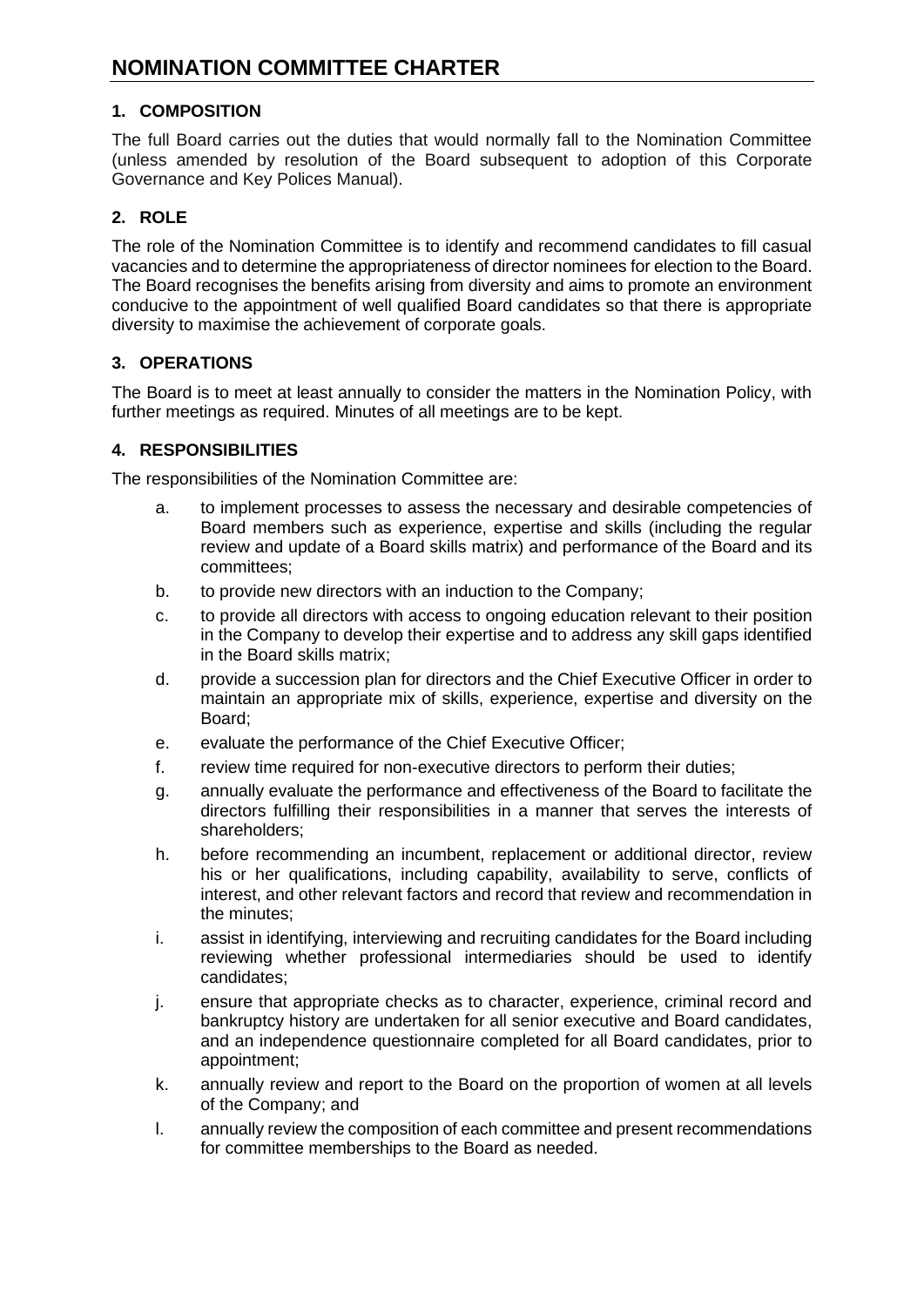# <span id="page-13-0"></span>**CODE OF CONDUCT**

Each and every Company employee and director, and any and all consultants, contractors and advisors contracted by the Company (**Employees** or **We**) are required to apply the principles of this Code of Conduct (**Code**) to relationships with other Employees, with the Company and with all those with whom they deal with while employed or contracted by the Company. This Code is a guide for the way all Employees are to operate in the conduct of Company business on a daily basis.

When representing the Company, Employees must abide by the following minimum standards and values:

## **1. We treat each other with respect and dignity**

- a. We maintain a safe and fair work environment.
- b. Everyone is entitled to be treated with respect as a person, regardless of role or individual differences.
- c. We value our people and their personal commitment to delivering value to shareholders.
- d. We encourage co-operation, learning and growth in all who work with us.
- e. We strive to understand and respond to the needs of the Company's stakeholders.

## **2. We respect the law and act accordingly**

- a. We respect the laws, customs and business practices of the communities in which We operate, but do not compromise the principles embodied in this Code.
- b. We notify the Chief Executive Officer or another Board member immediately of any breach of the law.
- c. In interpreting the law, We adopt a course which preserves integrity.

### **3. We are fair and honest in our dealings**

- a. We are fair and honest even when we believe others will not know of our actions.
- b. Honesty, for us, means not using coercive or misleading practices or falsifying or wrongfully withholding information.
- c. We do not place ourselves in situations in which our private interests could conflict directly or indirectly with our obligations to the Company.
- d. We do not accept benefits such as gifts or entertainment when the situation could be seen as creating an obligation.
- e. We do not act in ways which may cause others to question our loyalty to the Company.

### **4. We use the Company's property responsibly and in the best interest of the Company and its reputation**

- a. We do not use Company funds to provide unreasonable benefits such as gifts or entertainment for ourselves or others.
- b. We use the Company's property for the Company's business purposes.
- **5. We are responsible for our actions and accountable for their consequences**
	- a. We take responsibility for all issues over which We have control and the manner in which these are achieved.

### **6. We are responsible to all Employees as individuals and to the community**

- a. We use our best endeavours to ensure a safe work place and maintain proper occupational health and safety practices.
- b. We recognise and respect our responsibilities to the communities in which we operate.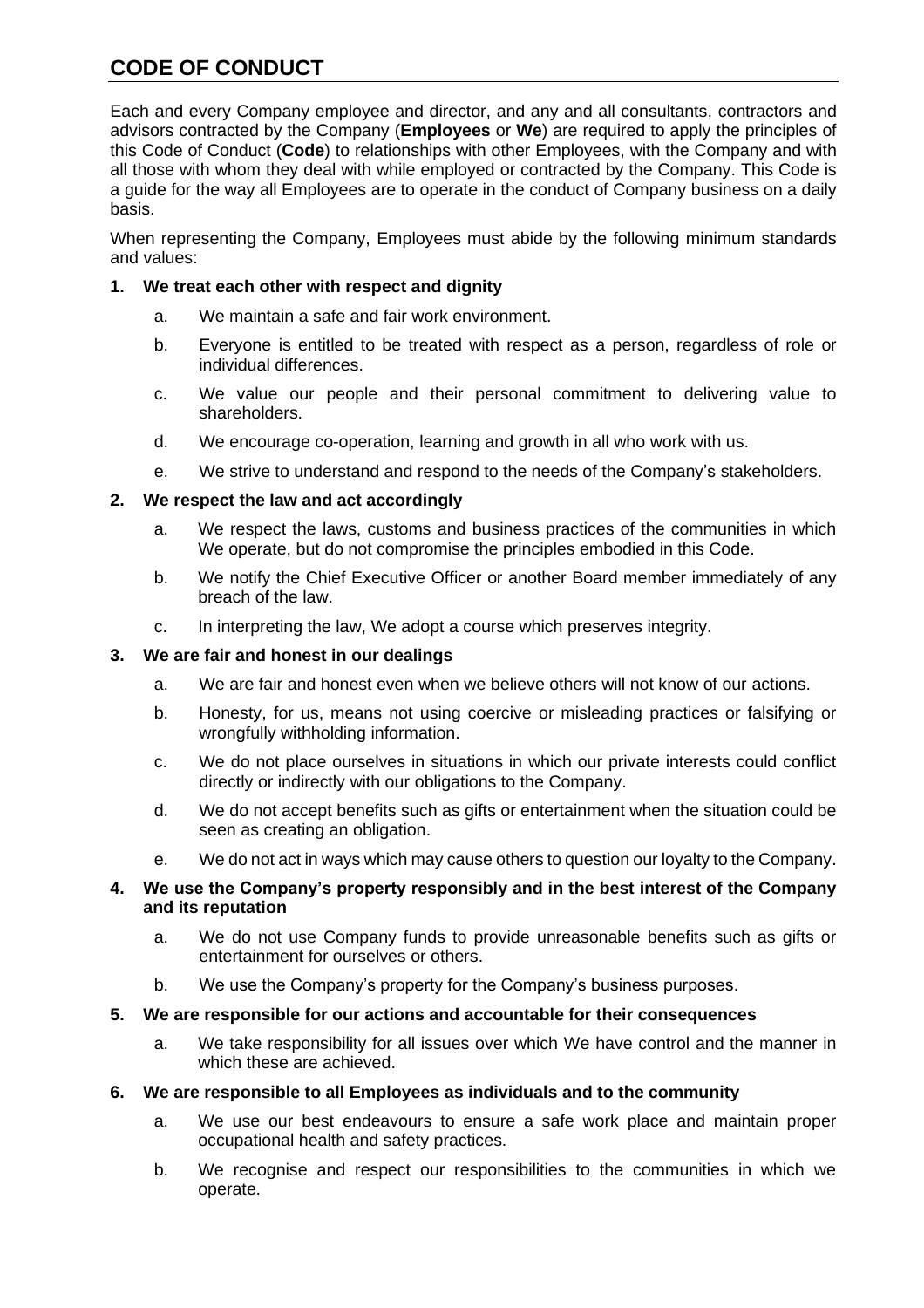### **CODE OF CONDUCT continued**

c. We recognise the rights of individuals and to the best of our abilities will comply with the applicable legal rules regarding privacy, privilege, and private and confidential information.

Any breach of compliance with this Code of Conduct is to be reported directly to the Managing Director or under the Whistleblower Policy, as appropriate. Any material breach of this Code of Conduct is to be reported to the full Board. Anyone breaching this Code of Conduct may be subject to disciplinary action, including termination.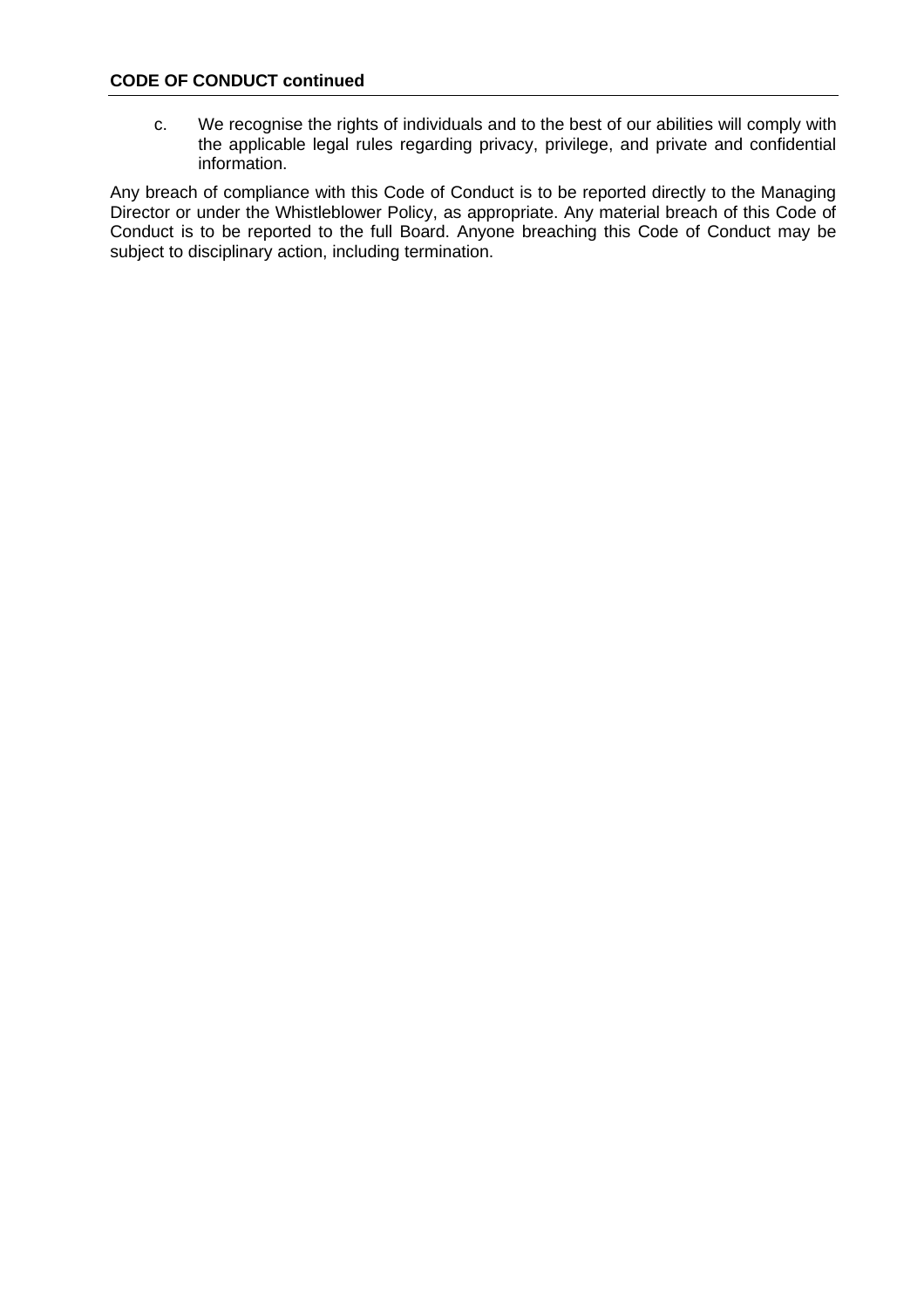# <span id="page-15-0"></span>**CODE OF CONDUCT FOR DIRECTORS AND EXECUTIVES**

In addition to the general Code of Conduct adopted by the Company, all directors and executives are required to act in accordance with this Code of Conduct for Directors and Executives and:

- a. Actively promote the highest standards of ethics and integrity in carrying out their duties for the Company.
- b. Disclose any actual or perceived conflicts of interest of a direct or indirect nature of which they become aware and which they believe could compromise in any way the reputation or performance of the Company.
- c. Respect confidentiality of all information of a confidential nature which is acquired in the course of the Company's business and not disclose or make improper use of such confidential information to any person unless specific authorisation is given for disclosure or disclosure is legally mandated.
- d. Deal with the Company's contractors, suppliers, competitors and with each other with the highest level of honesty, fairness and integrity and to observe the rule and spirit of the legal and regulatory environment in which the Company operates.
- e. Protect the assets of the Company to ensure availability for legitimate business purposes and ensure all corporate opportunities are enjoyed by the Company and that no property, information or position belonging to the Company or opportunity arising from these are used for personal gain or to compete with the Company.
- f. Report any breach of this Code of Conduct for Directors and Executives to the Board Chair, who will treat reports made in good faith of such violations with respect and in confidence. Any material breach of this Code of Conduct for Directors and Executives is to be reported to the full Board.

This Code of Conduct for Directors and Executives is in addition to the Code of Conduct which has been adopted by the Board of the Company.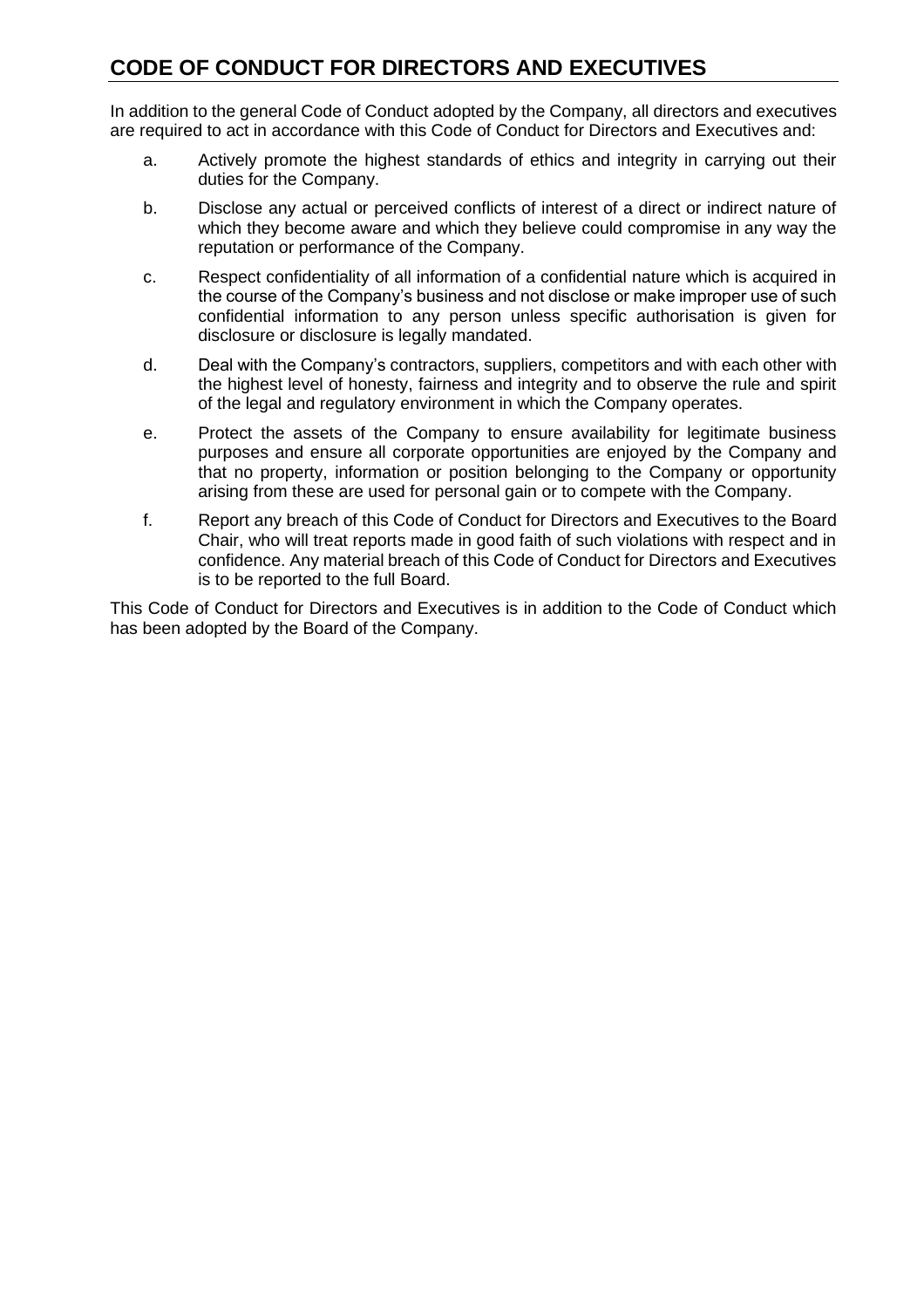# <span id="page-16-0"></span>**1. INTRODUCTION**

This Securities Trading Policy (**Policy**) sets out the requirements for Employees trading in Company Securities. In order to ensure that Employees do not inadvertently breach the insider trading provisions of the Corporations Act, Employees are only permitted to trade in Company Securities in limited circumstances determined by this Policy. The circumstances in which Employees are not permitted to trade in Company Securities are called '**closed periods**' and are determined by the provisions of this Policy.

Even outside closed periods, Employees are required to seek the written approval of the Chair or his or her delegate prior to any trading in Company Securities.

The provisions allowing trading in Company Securities by Employees are subject to the overriding restriction that persons may not trade in any Securities when they are in possession of inside information.

## **2. DEFINITIONS**

<span id="page-16-1"></span>**Associate** includes:

- a. a spouse or defacto spouse of the employee;
- <span id="page-16-2"></span>b. a parent or child of the employee or the employee's spouse or defacto spouse;
- c. a company, partnership, or trust which:
	- i. the employee controls;
	- ii. the employee and any person referred to in paragraphs [a](#page-16-1) or [b](#page-16-2) control;
	- iii. any person referred to in paragraphs [a](#page-16-1) and [b](#page-16-2) controls; or
	- iv. any other person with whom the employee is acting or proposing to act in concert regarding the acquisition of Securities.

For the purposes of this definition, 'control' means the ability (whether or not based on a legal right) to determine the outcome of a decision about the relevant entity's financial and operating policies.

**ASX Business Day** has the same meaning as the term 'business day' as defined in the ASX Listing Rules.

**Employees** means the directors, and employees (full time and part time) and long-term consultants and contractors of the Company.

**Securities** includes options, shares and other securities, including, without limitation, debentures, derivatives and warrants issued or made available by the Company.

**trading** includes applying for, acquiring or disposing of securities, entering into an agreement to apply, acquire or dispose of securities and granting, accepting, acquiring, disposing, exercising or discharging an option or other right or obligation to acquire or dispose of securities, and includes procuring or causing other persons to trade.

**written approval** includes approval by email.

# **3. PROHIBITED CONDUCT UNDER INSIDER TRADING PROVISIONS**

## **3.1. The Company**

As a matter of law, all Employees must not trade in Company Securities where:

- a. they possess information which is not generally available;
- b. that information may have a material effect on the price or value of Company Securities; and
- c. they know or ought reasonably to know that the information is not generally available and if it were it might have a material effect on the price of Company Securities,

as such information constitutes inside information.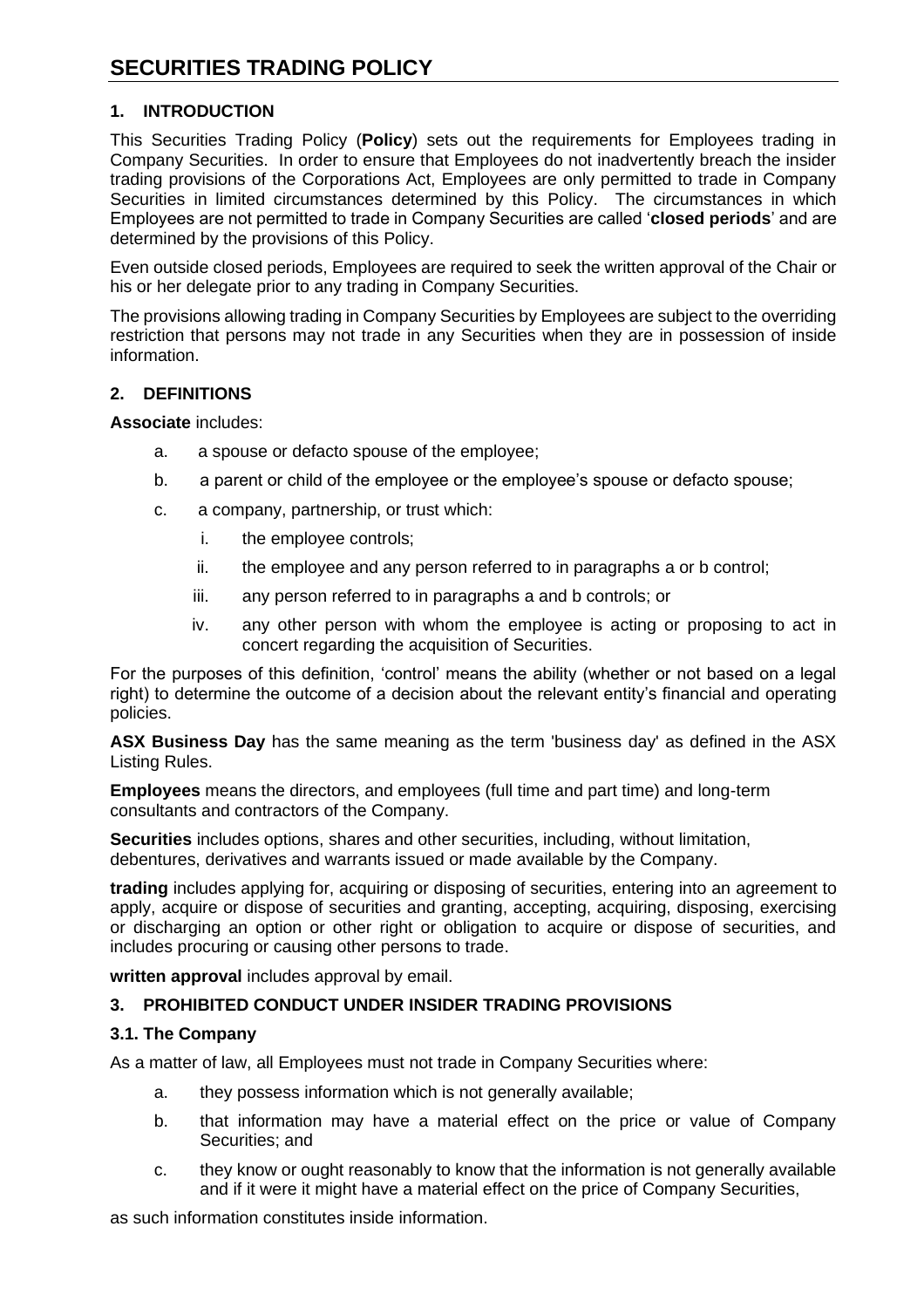### **3.2. Other Companies**

The laws regarding insider trading extend to trading in Securities of any companies about which a person possesses material price sensitive information which is not generally available including, for example, companies in a joint venture with the Company.

### **4. POLICY FOR TRADING IN SECURITIES**

#### **4.1. Trading with Clearance**

Subject to the restriction that no Employee must trade in any Securities when they are in possession of inside information, and subject to clause [4.2,](#page-17-0) Employees may only trade in Securities if the Employee has complied with clause 5.

### <span id="page-17-0"></span>**4.2. Closed Periods**

An Employee may not trade in Company Securities if:

- a. he or she has information that he or she knows, or ought reasonably to know, is inside information in relation to Company Securities; or
- b. the Company Secretary has issued an instruction prohibiting trading in Company Securities by Employees; or
- c. it is the day on which the Company has made, or is expected to make, an announcement to the ASX; or
- d. he or she has not complied with clause 5.

## **5. CLEARANCE REQUESTS**

All Employees wishing to trade in Company Securities are required to seek written approval from the Chair of the Board or his or her delegate. The Chair must seek written approval from the Chair of the Board Audit Committee.

### **6. EXCEPTIONAL CIRCUMSTANCES WHEN TRADING MAY TAKE PLACE**

In exceptional circumstances where, as a result of demonstrable financial hardship (such as the threat of foreclosure on the residence in respect of a person or mortgage, a judgement in respect of a debt being obtained by a creditor, or a court order in a family law matter), an Employee is obliged to dispose of Company Securities during a closed period, the Chair and/or Chief Executive Officer may give written approval to proceed to sell an agreed number of Company Securities within a specified time frame. The Employee seeking approval to trade must satisfy the Chair and/or Chief Executive Officer that he or she is in severe financial hardship or that their circumstances are otherwise exceptional and that the proposed sale or disposal of the relevant securities is the only reasonable course of action available.

A limited period in which to trade should be granted, say five ASX Business Days, and the closing date during which Securities can be traded should be notified to the individual and the Company Secretary. The Company may require the Employee to swear a statutory declaration in support of their claim of financial hardship.

## **7. SHORT TERM TRADING IN COMPANY SECURITIES**

The purchase and sale of Company Securities by Employees within one month is prohibited. For the purposes of this clause 7, the definition of 'purchase' does not include the exercise of options by an Employee.

## **8. PASSIVE TRADING IN COMPANY SECURITIES**

Employees may participate during closed periods in the passive acquisition of Company Securities in plans approved by the Company's Board, such as dividend reinvestment plans, share purchase plans and rights issues, with the proviso that an election to participate, once given, cannot be revoked during a closed period.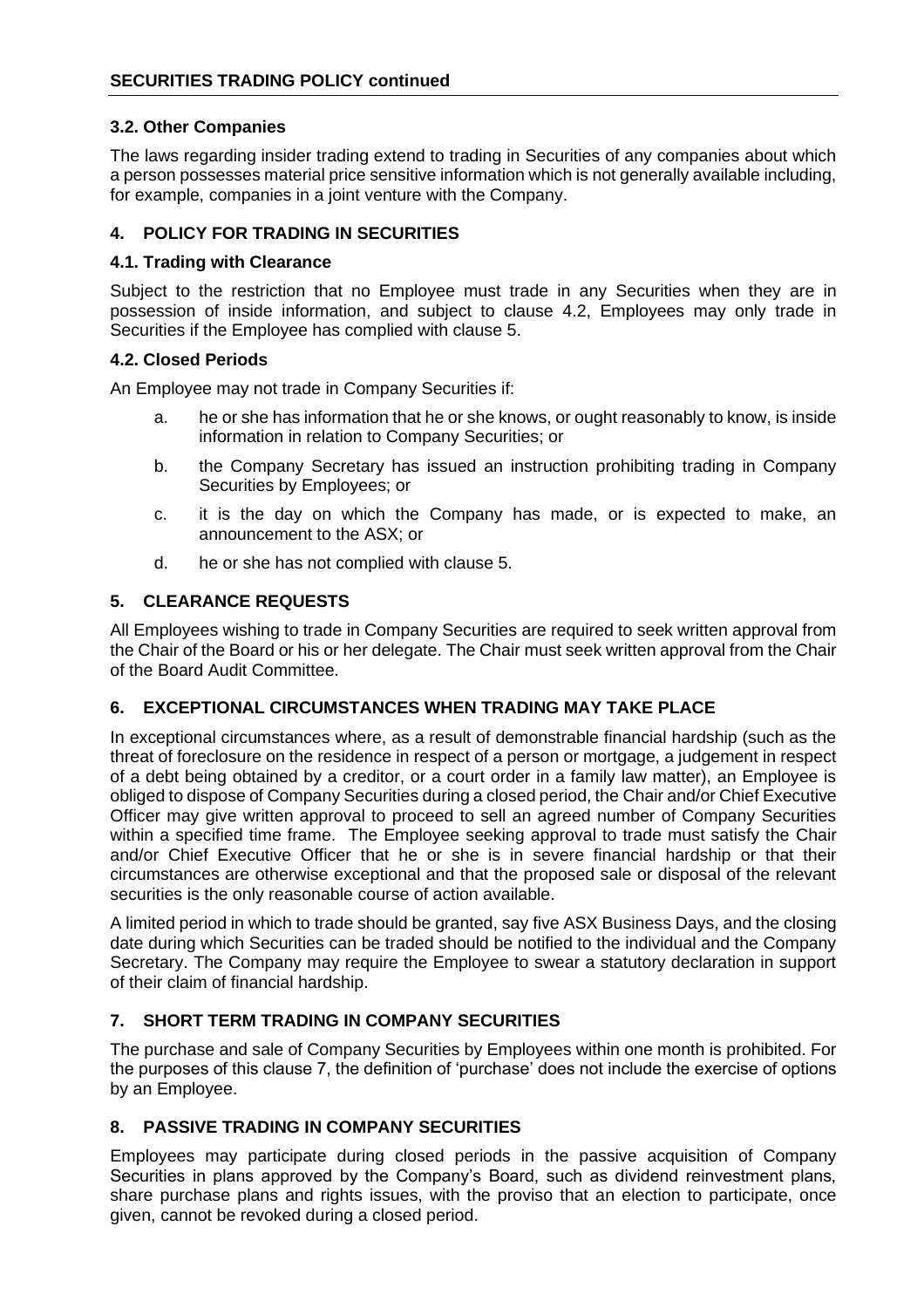#### **SECURITIES TRADING POLICY continued**

The exercise of options is permitted during a closed period in accordance with the terms and conditions of those options, however, the Securities issued in respect of such options or share purchase plan are subject to this Policy and may not be traded during a closed period, including the closed period in which the Securities have been acquired.

## **9. PROHIBITION OF CREDIT**

Broker credit (beyond T+3), margin lending or leveraged equity providers (by whatever name and under whatever guise) must not be used in relation to Company Securities without the fully informed consent of the Board.

Employees must inform the Board of all details concerning any broker credit, margin lending or leveraged equity arrangements in place in respect of any trading (including, without limitation, prospective trading) in Company Securities.

### **10. HEDGING**

Employees are prohibited under this Policy from entering into any schemes or arrangements that protect the value of Securities allocated under Company incentive schemes prior to them becoming fully vested. Any breach of this prohibition will also constitute a breach of the conditions of grant and could result in the forfeiture of the Securities.

## **11. BREACH OF POLICY**

A breach of this Policy by an employee or a contractor can be expected to:

- a. lead to disciplinary action, generally in the form of dismissal or termination of the relationship at first lawful instance;
- b. be reported to the authorities for investigation if the circumstances warrant, in the view of the Company.

### **12. DISCLOSURE**

Any trading in Securities by directors must be notified to the Company Secretary within 3 days of such trading, including whether the Securities were traded during a closed period, and the details of the prior written clearance obtained in accordance with clause 5.

### **13. GENERAL OBSERVATIONS**

If any Employee possesses inside information that is not generally available, such person is prohibited from procuring any other person to trade in those Securities and from directly or indirectly communicating the information to another person who the Employee believes is likely to trade in, or procure another person to trade in, those Securities.

It is important that any Employee who possesses inside information that is not generally available does not pass that information on to any other party or person or recommend or otherwise suggest to any person or Associates to trade in Company Securities.

Accordingly, this Policy applies equally to persons acting for Employees or with whom it may appear Employees may communicate the inside information – that is, the spouse, children, family trusts, family companies of Employees or other Associates of Employees must not trade in Company Securities otherwise than in accordance with this Policy.

Employees should also ensure that, before any external body of which they are a member, director, representative or trustee (for example, personal or family superannuation funds) undertakes any transaction regarding Company Securities, any trading in Company Securities complies with this Policy.

This Policy will be administered by the Company Secretary with input from the Chair. The Company Secretary will be available to answer any questions any Employee may have in relation to the Policy. However, neither the Company nor the Company Secretary is to be held responsible for any answers or any act or omission by any Employee in reliance on those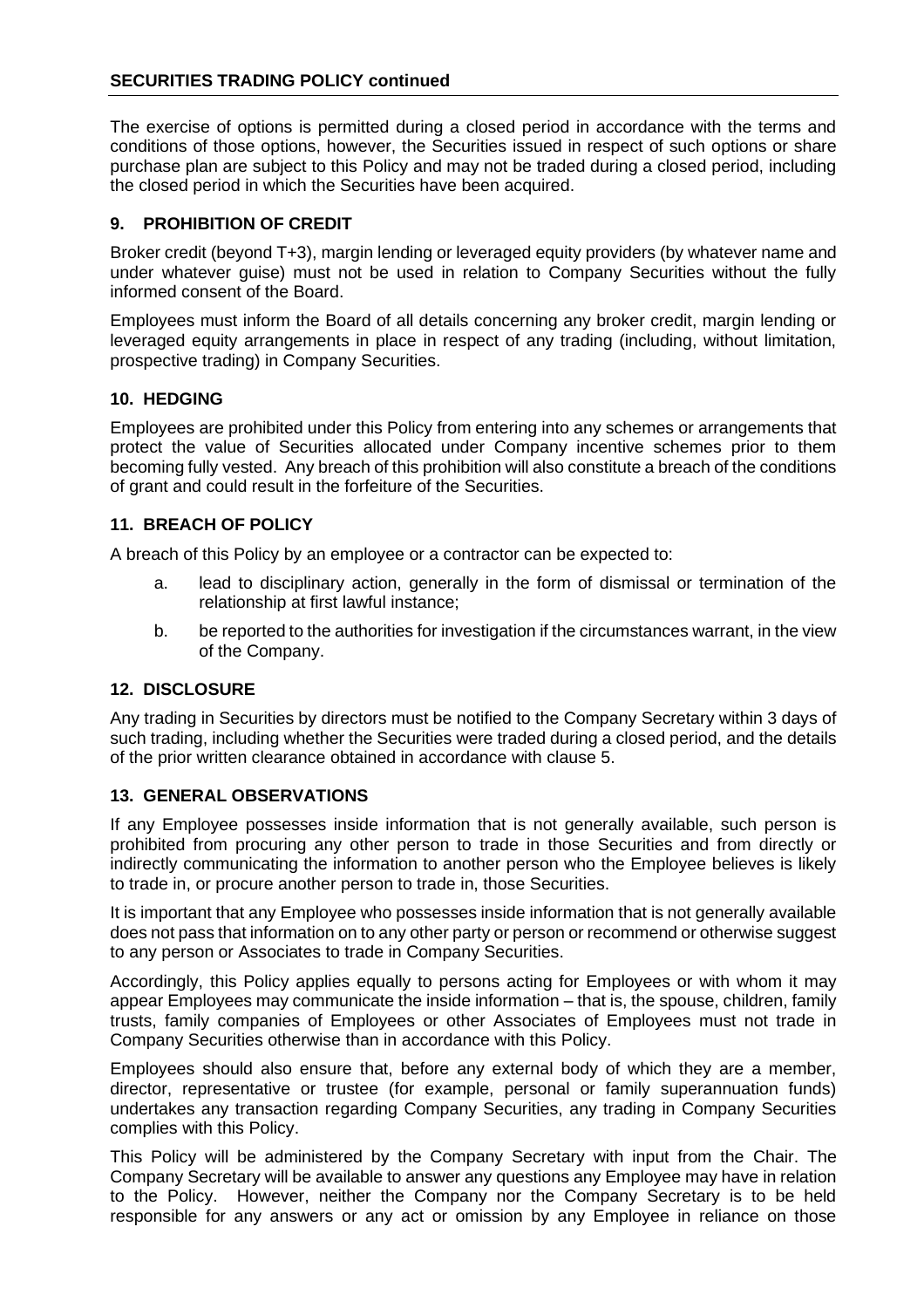answers. It is each Employee's responsibility to comply with the law, so if any Employee is in any doubt, legal advice should be obtained.

This Policy is subject to regular review by the Board and will be amended as and when appropriate.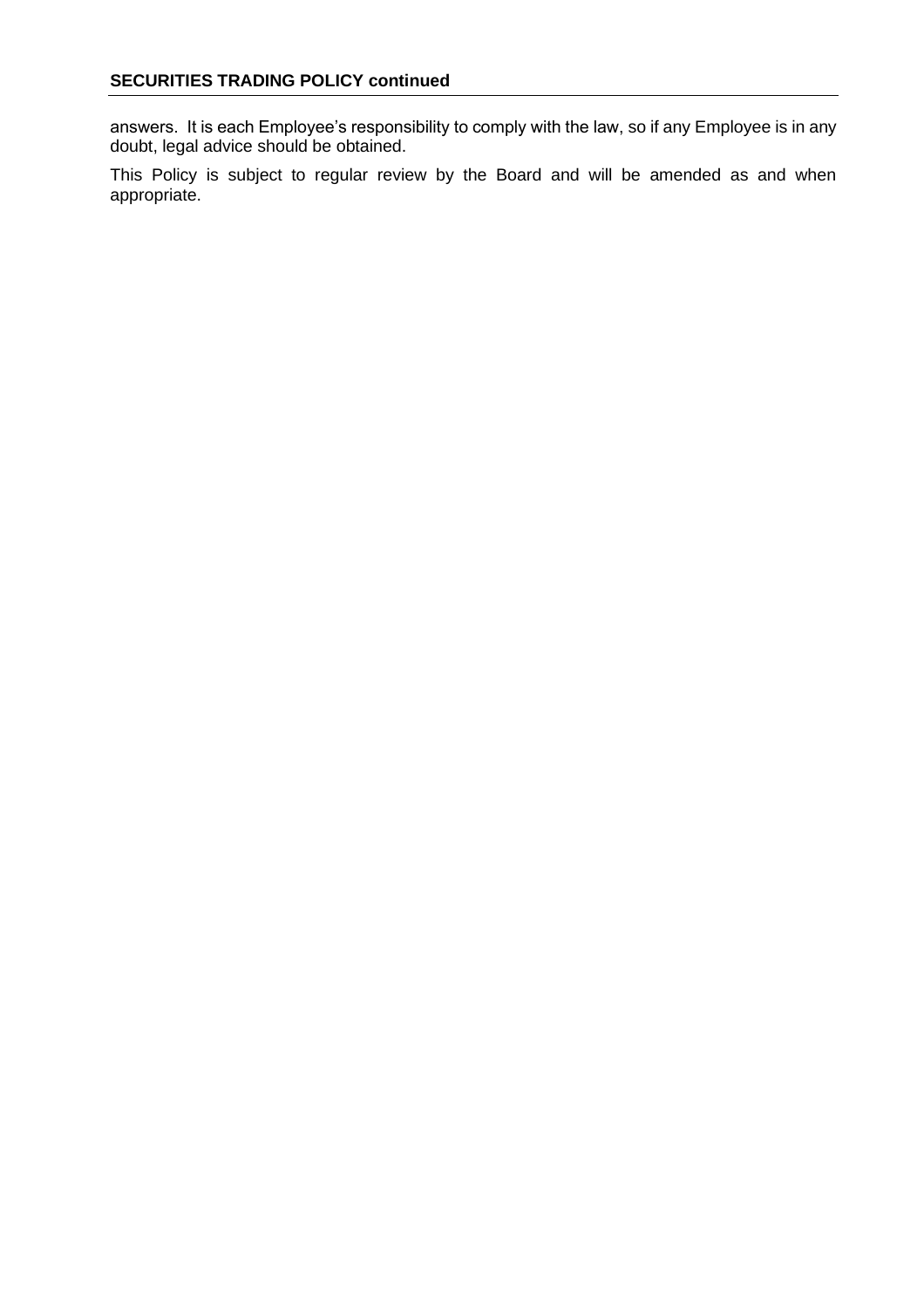# <span id="page-20-0"></span>**RISK MANAGEMENT POLICY**

The Risk Management Committee is established by the Board to ensure that the Company and its subsidiaries (the **Company**) have established a sound system of risk management. This Committee is primarily responsible for operational and other non-financial risks (the Audit Committee is responsible for financial and information technology risks).

# **1. COMPOSITION**

The full Board carries out the duties that normally fall to the Risk Management Committee.

Committee membership will be reviewed at least annually.

The Committee may invite attendance from any staff of the company and seek external advice to assist in its duties.

If a member or attendee has a conflict of interest in a matter this must be indicated at the commencement of the meeting. However, the Committee will have the discretion to allow the person to participate in the relevant item or not, according to the Company's policy on conflicts of interest.

# **2. ROLE**

The Committee is established to monitor and review on behalf of the Board the system of risk management which the Company has established. This system should identify, assess, monitor and manage operational and compliance risks.

The Risk Management Committee determines the Company's 'risk profile' and is responsible for overseeing and approving risk management strategy and policies, internal compliance and nonfinancial internal control.

The Committee will report to the Board on this system of risk management and make appropriate recommendations to ensure the adequacy of the system.

Although it is not possible to provide absolute assurance that all corporate risks will be fully avoided or even mitigated, the Committee should aim to minimise any adverse impact on the Company that may result from the occurrence of an identifiable corporate risk.

## **3. REPORTING PROCEDURES**

The Board is to meet at least annually to consider the matters in the Risk Management Policy and to ensuring that the Policy accords, to as great an extent as is mandatory and otherwise practical, with the ASX Recommendations, as amended from time to time.

## **4. RESPONSIBILITIES**

In fulfilling its purpose outlined in section 2, the Committee should ensure that:

- a. the Company's risk profile is identified and monitored through a systematic review of the organization and its operations at least annually, including whether the Company is operating with due regard to the risk appetite set by the Board, with results reported to the Board;
- b. the Company discloses when this review was undertaken during the financial year;
- c. it communicates any material changes to the Board as to the management of risk, the risk profile, and the associated internal controls of the Company;
- d. it reviews whether the Company has any material exposure to environmental or social risks and, if it does, how the Company manages or intends to manage those risks;
- e. adequate policies and procedures have been designed and implemented by management to manage risks identified;
- f. proper remedial action is undertaken to redress areas of weakness identified by the system of risk management and/or the Committee;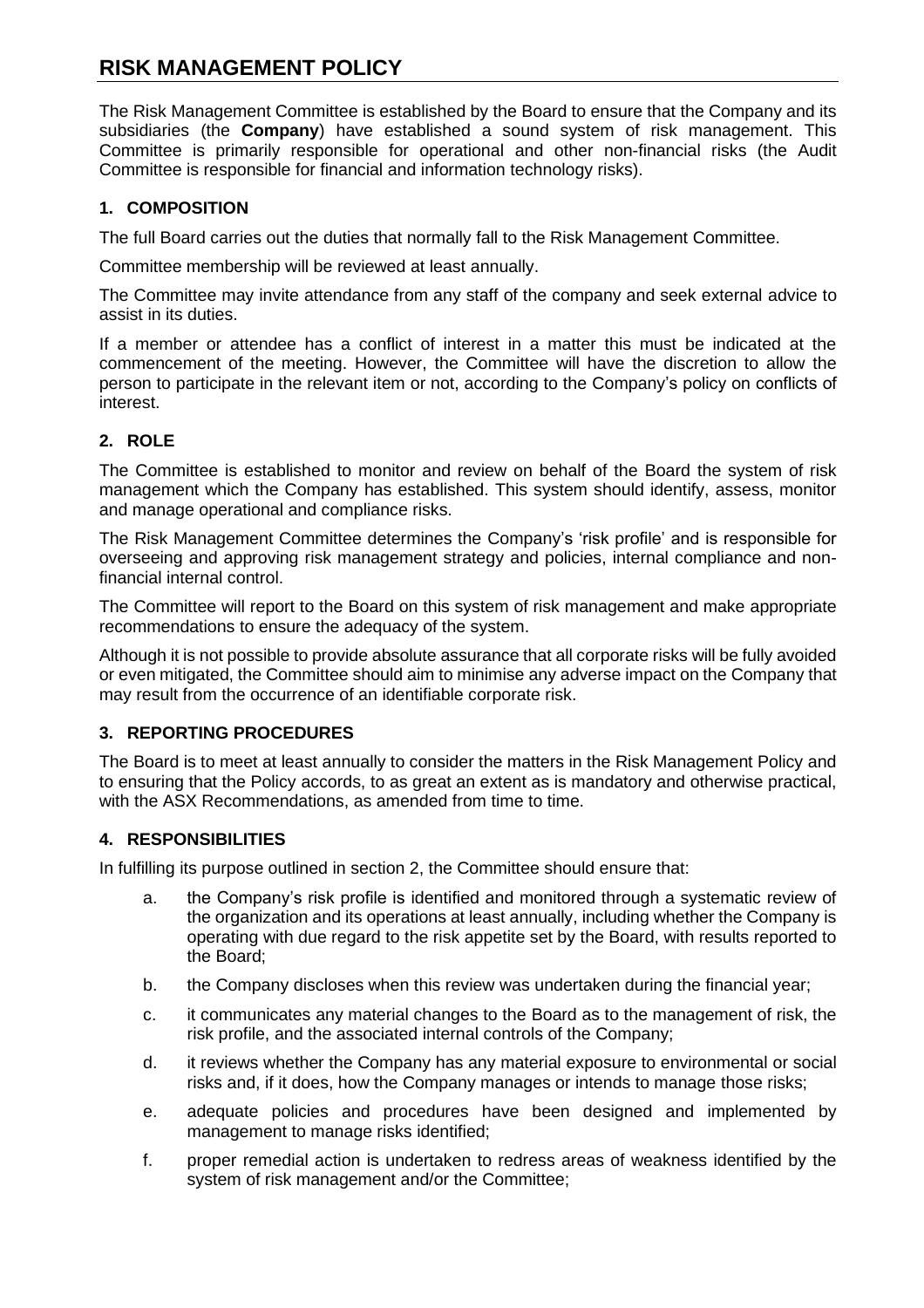- g. a system of reporting and investigating incidences, breaches or excessive risks operates effectively;
- h. when requested to do so by the Board or when the Committee considers appropriate, an investigation can be undertaken and reported to the Board on any risk-related matters;
- i. there is a system whereby the Chief Executive Officer/CEO and the Board are immediately notified of any information which might have a material effect on the price or value of the Company's securities, and that such information is released to the ASX in accordance with the requirements of the Company's disclosure policy and the ASX Listing Rules;
- j. obtaining, for each financial period, a statement from the Chief Executive Officer/CEO, Chief Financial Officer and the Chief Operating Officer (if any) or any of their equivalents, to the Board that the company's risk management and internal compliance and control system is operating effectively in all material respects;
- k. the Policy is made publicly available on the website; and
- l. disclose when the review was undertaken during the financial year.

#### **5. SPECIFIC RISKS TO BE MANAGED BY THE COMMITTEE**

Outlined below are some specific operational and compliance risks inter alia, which are the responsibility of the Committee.

The Committee is responsible for:

- a. promoting and supporting an organisational culture that is committed to risk management through open communication and effective risk management leadership;
- b. reviewing the Company's main corporate governance practices as required under the ASX Listing Rules for completeness and accuracy;
- c. assessing that appropriate policies, procedures, controls and monitoring and reporting mechanisms have been adopted by the Company to minimise breaches of and promote compliance with all relevant legislation and regulations, including but not limited to OH&S, industrial relations, environmental and trade practices;
- d. assessing that there are appropriate policies to provide for adequate employee education and to facilitate safety, security and good health in the workplace and monitoring of workplace safety;
- e. reviewing how the Company operates in accordance with the terms of all licences and permits issued to it by any government body or any other authority;
- f. making enquiries as to whether the management of the Company pays due attention to ethical considerations in implementing the Company's policies and practices and following up on any identified weaknesses;
- g. adopting procedures and policies for the improvement and preservation of the reputation of the Company; and
- h. enquiring whether the Company has put appropriate insurance in place and following up on any identified gaps.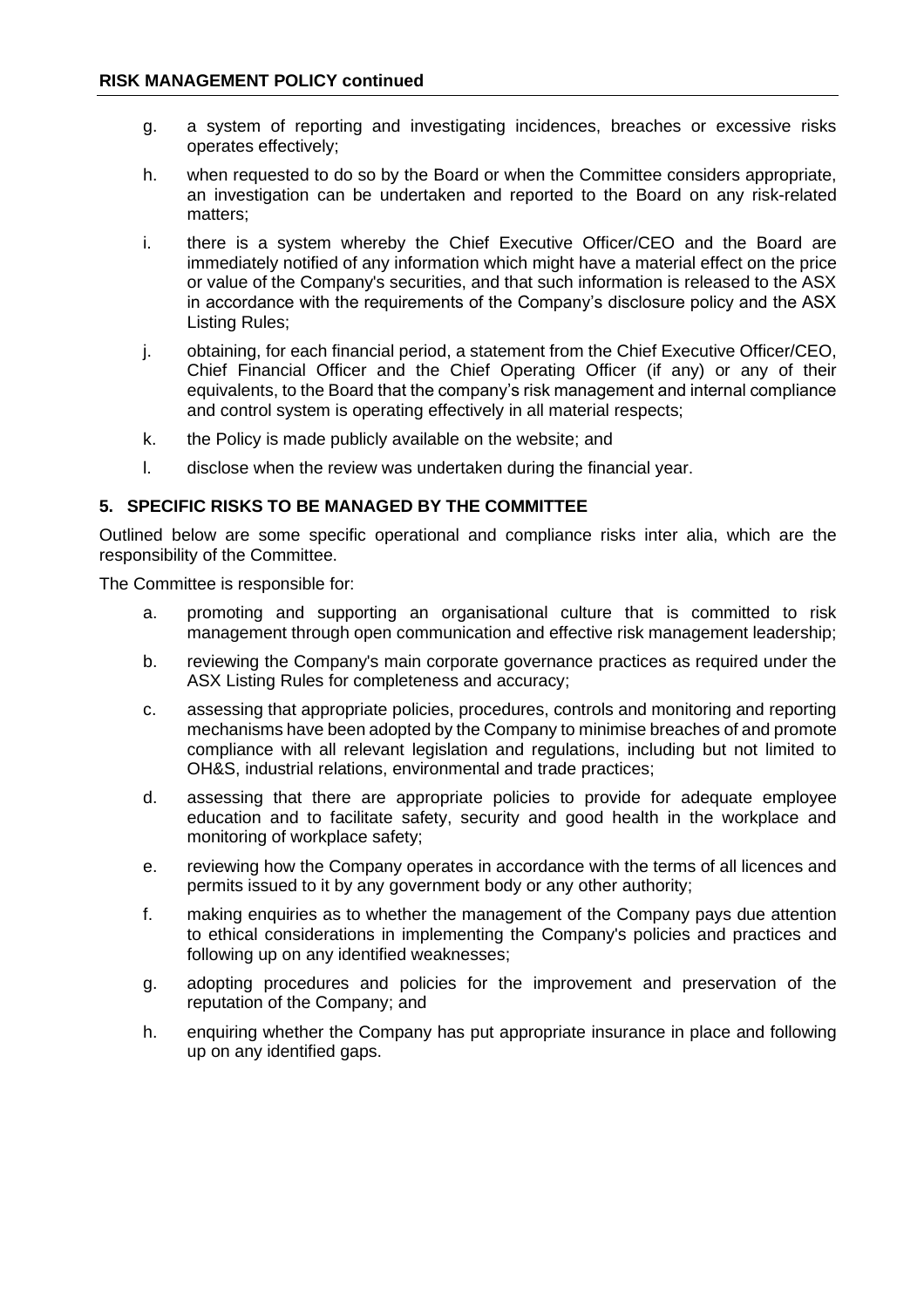# <span id="page-22-0"></span>**SHAREHOLDER COMMUNICATION POLICY**

The Board informs shareholders of all major developments affecting the Company's state of affairs as follows.

- a. The Annual Financial Report is distributed to all shareholders (who specifically request to receive the document), including relevant information about the operations of the Company during the year, changes in the state of affairs and details of future developments. The full Annual Financial Report is also available on the Company's website.
- b. The half-yearly report contains summarised financial information and a review of the operations of the Company during that period. The audited half–year financial report is lodged with ASIC and the ASX and sent to any shareholder who requests it as well as being published on the Company website.
- c. The Company presents exhibits at industry conferences, which provides opportunity for the shareholders to gather information about the Company; it is also an opportunity to meet members of the Board and senior management.
- d. All documents that are released publicly and all corporate governance documents are made available on the Company website.
- e. The Board encourages full participation of shareholders at the Annual General Meeting. Important issues are presented to the shareholders as single resolutions.
- f. The shareholders are requested to vote on the appointment and aggregate remuneration of the Directors, the granting option and shares to directors and changes to the Constitution. Copies of the Constitution are available to any shareholder who requests it.
- g. It is the practice of the Company at general meetings of shareholders to display, at the time of voting for each resolution, the proxy votes received by the Company so that shareholders are fully informed as to the level of support for each resolution.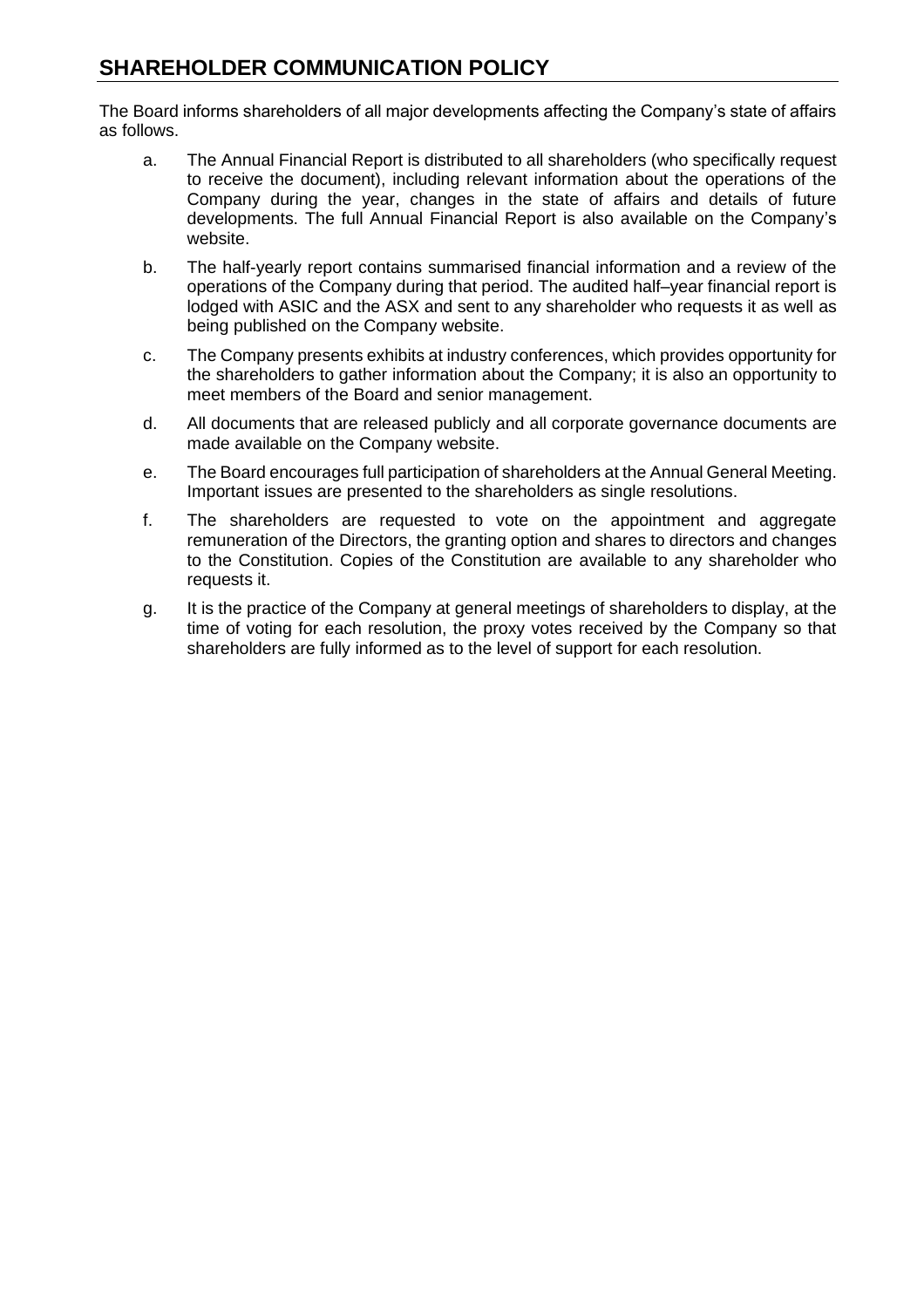# <span id="page-23-0"></span>**1. PURPOSE**

The purpose of the Continuous Disclosure Policy is to:

- a. ensure that the Company, as a minimum, complies with its continuous disclosure obligations under the Corporations Act and ASX Listing Rules and as much as possible seeks to achieve and exceed best practice;
- b. provide shareholders and the market with timely, direct and equal access to information issued by the Company; and
- c. promote investor confidence in the integrity of the Company and its securities.

This Policy contains all continuous disclosure requirements under the ASX Listing Rules and the Corporations Act, and incorporates best practice guidelines.

# **2. LEGAL REQUIREMENTS**

The Company is a public company listed on ASX. It is subject to continuous disclosure requirements under the Corporations Act and the ASX Listing Rules (which are given legislative force under section 674 of the Corporations Act), in addition to the periodic and specific disclosure requirements.

**The Rule**: The primary continuous disclosure obligation is contained in Listing Rule 3.1, which states that:

*"Once an entity is or becomes aware of any information concerning it that a reasonable person would expect to have a material effect on the price or value of the entity's securities, the entity must immediately tell ASX that information."*

**The Exception:** Listing Rule 3.1A contains the only exception to Listing Rule 3.1:

*"Listing Rule 3.1 does not apply to particular information while each of the following is satisfied in relation to the information:*

- *3.1A.1 One or more of the following 5 situations applies:*
	- *It would be a breach of a law to disclose the information.*
	- *The information concerns an incomplete proposal or negotiation.*
	- *The information comprises matters of supposition or is insufficiently definite to warrant disclosure.*
	- *The information is generated for internal management purposes of the entity.*
	- *The information is a trade secret.*
- *3.1A.2 The information is confidential and ASX has not formed the view that the information has ceased to be confidential.*
- *3.1A.3 A reasonable person would not expect the information to be disclosed."*

**Disclose to ASX first:** Listing Rule 15.7 further requires that an entity must not release information that is for release to the market to anyone until it has given the information to ASX, and has received an acknowledgement from ASX that the information has been released to the market.

**What is material price sensitive information?:** Section 677 of the Corporations Act states that, a reasonable person would be taken to expect information to have a "material effect on the price or value" of securities if the information "*would, or would be likely to, influence persons who commonly invest in securities in deciding whether to acquire or dispose of*" those securities.

**Correction of false market:** Listing Rule 3.1B provides that if ASX considers that there is, or is likely to be, a false market in an entity's securities, and requests information from the entity to correct or prevent the false market, the entity must give ASX the information needed to correct or prevent the false market.

# **3. DISCLOSURE PRINCIPLE**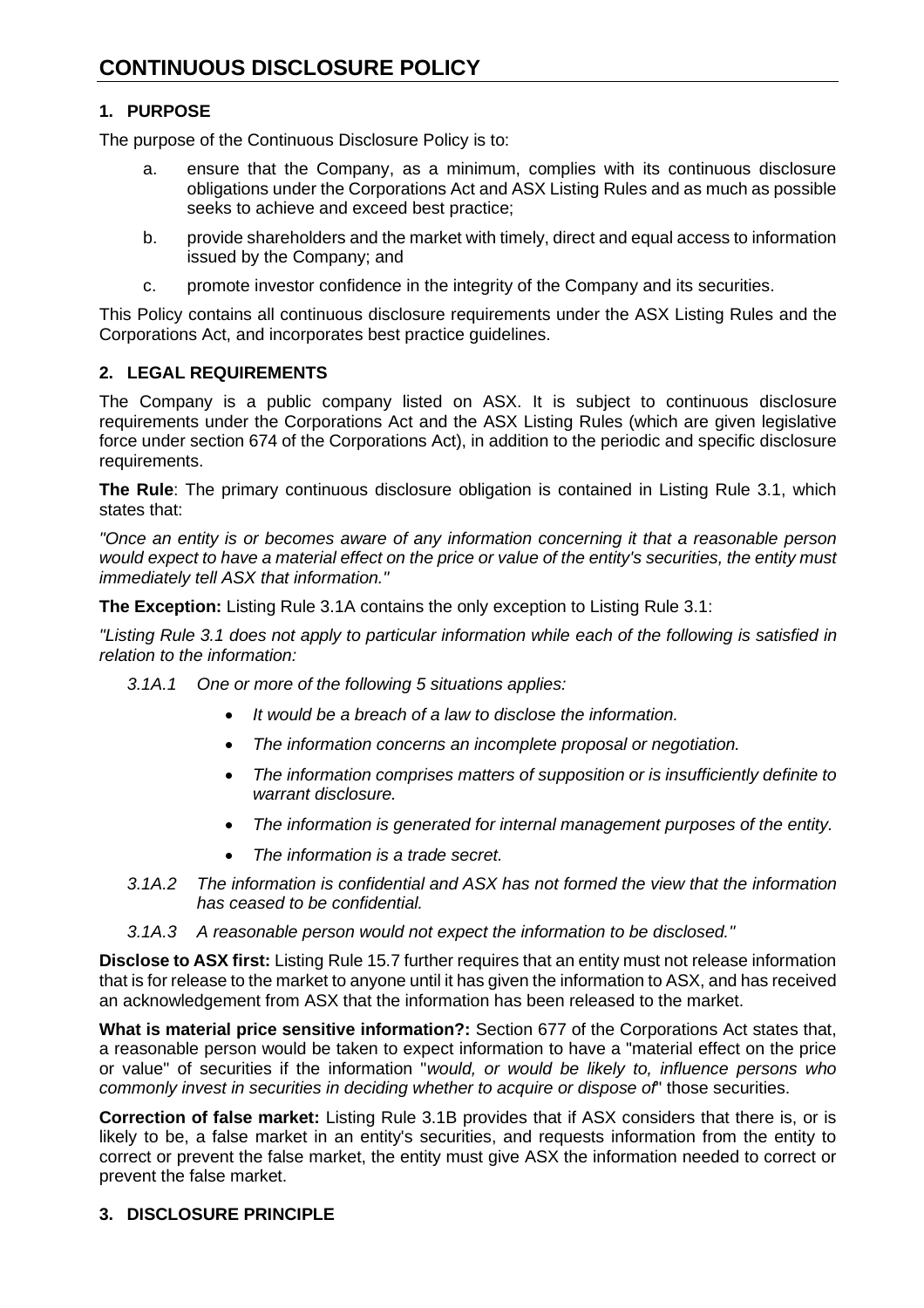#### **CONTINUOUS DISCLOSURE POLICY continued**

The Company will immediately notify ASX of any information concerning it that a reasonable person would expect to have a material effect on the price or value of the Company's securities, unless exempted by the ASX Listing Rules. The Company's securities include all shares, options and performance rights issued and granted by the Company.

#### **Disclosure of material price sensitive information**

Any information concerning the Company which would, or would be likely to, influence investors in deciding whether to acquire or sell the Company's securities (material price sensitive information) must be disclosed to ASX in accordance with this Policy.

The Chief Executive Officer is responsible for determining what information is to be disclosed. Where there is doubt as to whether certain information should be disclosed, the full Board will be consulted and, if necessary, will seek external advice. The following provides a guide as to the type of information that is likely to require disclosure. This is not an exhaustive list. The determination of whether certain information is material price sensitive information which is subject to continuous disclosure necessarily involves the use of judgment. There will inevitably be situations where the issue is less than clear.

Matters which generally require disclosure include:

- a. significant exploration or mining results;
- b. a change in the quantum or nature of the Company's mineral resources and/or reserves;
- c. a change in the Company's financial forecasts or expectations. As a guide, a variation in excess of 10% may be considered material. If the Company has not made a forecast, a similar variation from the previous corresponding period may be considered material;
- d. a recommendation or declaration of a dividend or distribution, or a decision one will not be declared;
- e. changes in the Board of directors, senior executives or auditors.
- f. a change in the Company's accounting policy;
- g. an agreement between the Company (or a related party or subsidiary) and a director (or a related party of the director);
- h. events regarding the Company shares, securities, financing or any default on any securities (e.g. under or over subscriptions to an issue of securities, share repurchase program);
- i. giving or receiving a notice of intention to make a takeover offer;
- j. mergers, acquisitions/divestments, joint ventures or changes in assets;
- k. significant developments in regard to new projects or ventures;
- l. legal proceedings against or allegation of any breach of the law, whether civil or criminal, by the Company;
- m. natural disasters or accidents that have particular relevance to the businesses of the Company; or
- n. the appointment of a receiver, manager, liquidator or administrator in respect of any loan, trade credit, trade debt, borrowing or securities held by the Company or any of its subsidiaries.

The Company provides interim (currently quarterly) updates of the Company's progress across all areas of the business, including select financial information. The Chief Executive Officer is responsible for all such updates which are reviewed by the Board. Individual components are also reviewed by senior management with responsibility for the specific component subject matter. The financial information is compiled by the Chief Financial Officer in accordance with generally accepted accounting practices.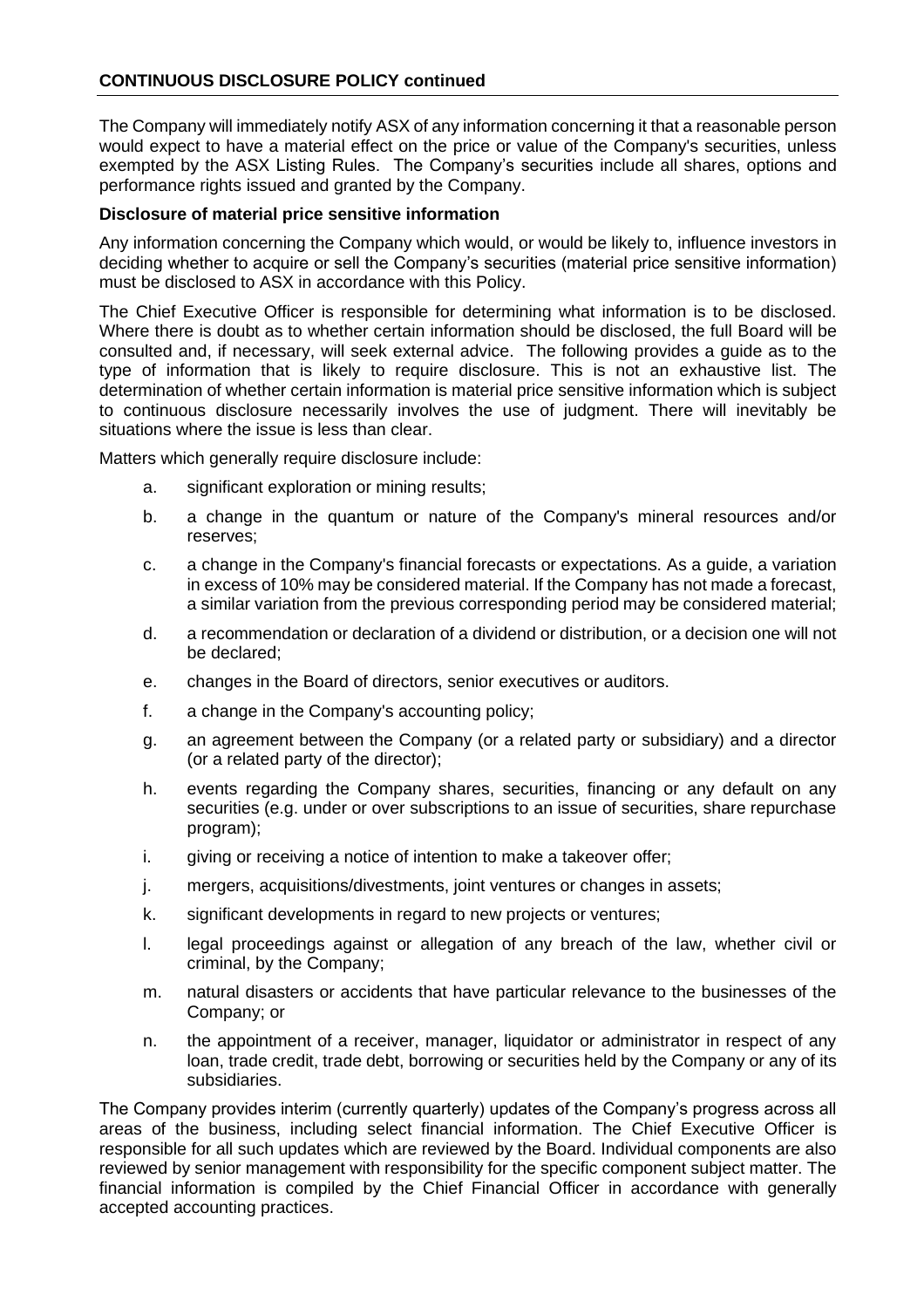The full Board reviews all material market announcements prior to their release. All material market announcements are promptly provided to all directors.

The Company periodically, and as required ahead of meetings with investors and analysts, updates the investor presentation which will be available on its website after release on the ASX market announcements platform.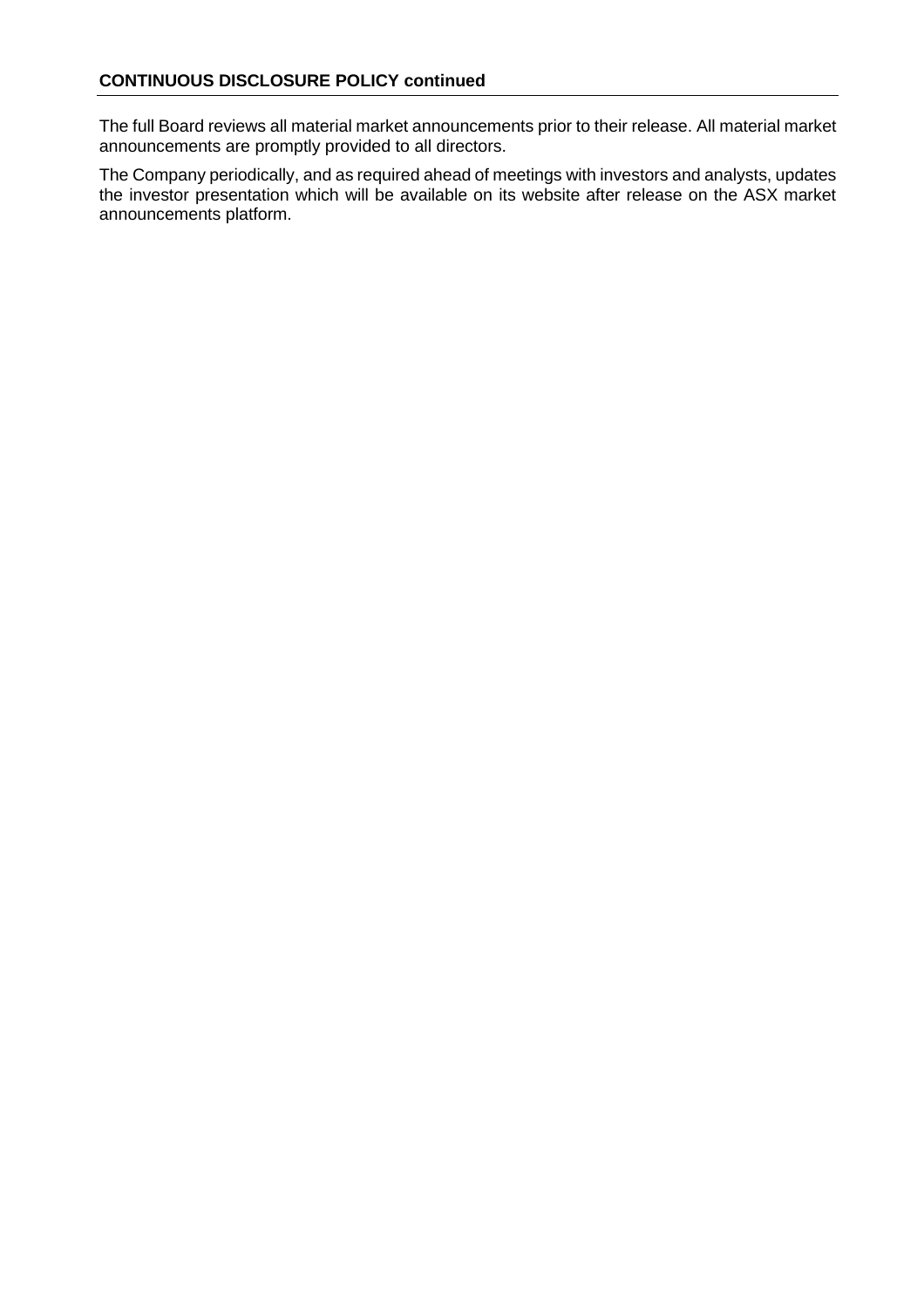# <span id="page-26-0"></span>**DIVERSITY POLICY**

The Company recognises that a diverse and talented workforce is a competitive advantage and that the Company's success is the result of the quality and skills of our people. Our policy is to recruit and manage on the basis of qualification for the position and performance, regardless of gender, age, nationality, race, religious beliefs, cultural background, sexuality or physical ability. It is essential that the Company employs the appropriate person for each job and that each person strives for a high level of performance.

The Company's strategies are to:

- a. recruit and manage on the basis of an individual's competence, qualification and performance;
- b. create a culture that embraces diversity and that rewards people to act in accordance with this Policy;
- c. appreciate and respect the unique aspects that individual brings to the workplace;
- d. foster an inclusive and supportive culture to enable people to develop to their full potential;
- e. identify factors to be taken into account in the employee selection process to ensure we have the right person for the right job;
- f. take action to prevent and stop discrimination, bullying and harassment; and
- g. recognise that employees at all levels of the Company may have domestic responsibilities.

Diversity is encouraged by a range of measures, including the following:

- a. a commitment by the Board and senior executives to model the Company's Code of Conduct in all aspects of the business.
- b. ensuring executives tasked with recruiting new employees or advancing employees within the Company understand the intent and specifics of the Code of Conduct and Diversity Policy.
- c. ensuring external organisations assisting with recruiting understand the intent and specifics of the Diversity Policy.
- d. employee development, training and mentoring programs that encourage and support the career development of all employees based on merit, skills and experience.

The Board is accountable for ensuring this Policy is effectively implemented. Each employee has a responsibility to ensure that these objectives are achieved.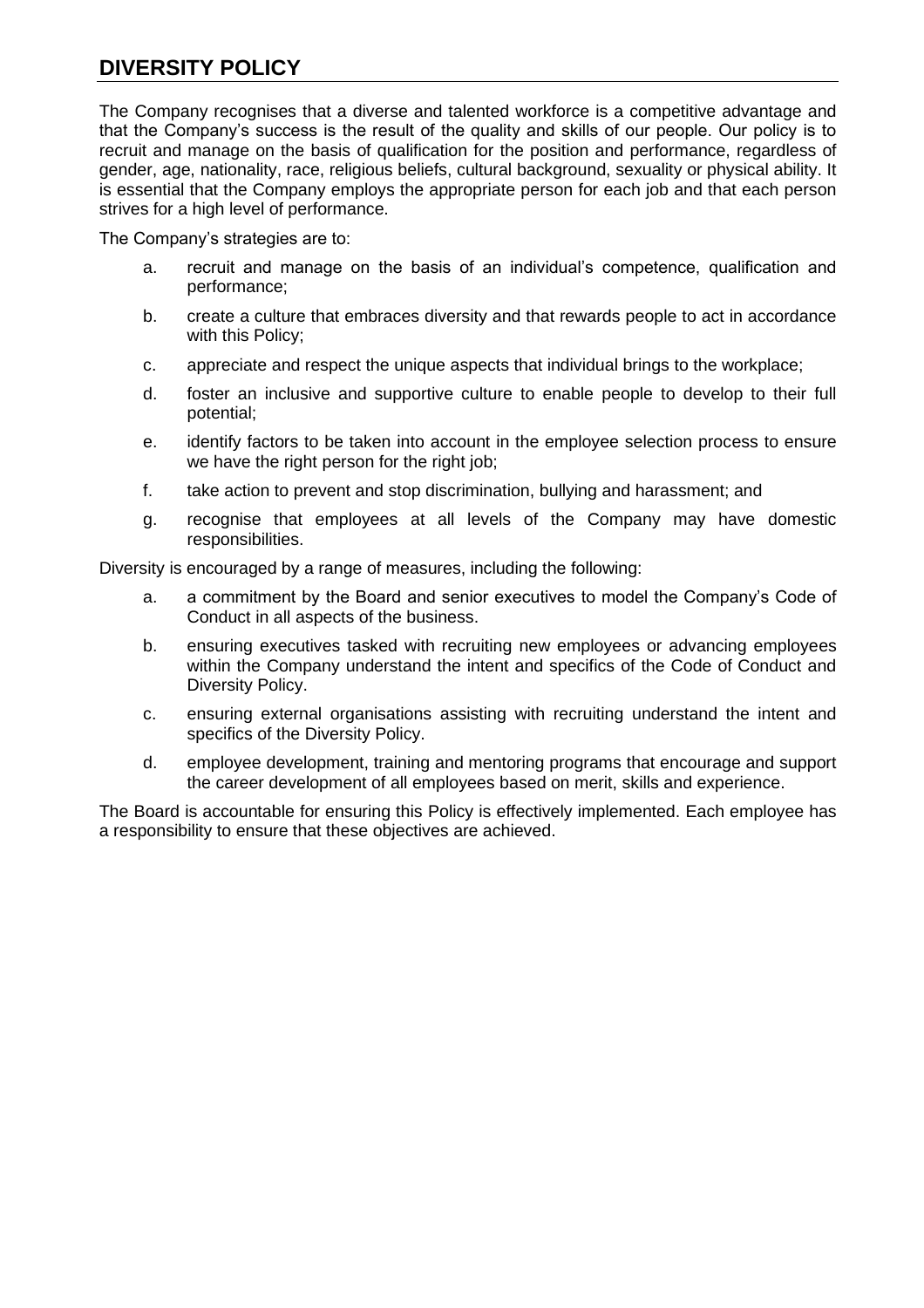# <span id="page-27-0"></span>**ENVIRONMENTAL POLICY**

The Company is committed to the operations of its business in a manner that minimises any adverse long-term effects on the natural and social environments in which the Company operates.

The Company recognises that its operations can and will have an environmental impact, and has therefore adopted an approach of proactively managing activities and using practices and techniques which minimise environmental harm. The Company also recognises the rights of others in the environment.

In fulfilling this commitment, the Company:

- a. accepts that caring for the environment and heritage issues is both socially responsible and good business practice;
- b. acknowledges that exploration, mining and ore processing activities involve environmental impacts that must be appropriately managed. In general, adverse impacts should be avoided if practicable. If any such environmental impact is unavoidable, then it should be minimised in duration and magnitude; the impact should be remediated as soon as practicable; and appropriate offsets must be considered for irreparable impacts;
- c. must operate responsibly and in full compliance with all applicable environmental laws, regulations, tenement and permit conditions as a minimum standard for its environmental practices and management procedures;
- d. commits to pollution prevention and waste minimisation;
- e. aims to continually improve environmental management practices with performance over and above the minimum standards required by law, regulations and tenement conditions;
- f. works constructively and co-operatively with all interested parties with the aim of achieving mutually acceptable outcomes from all areas of its operation;
- g. conducts mining in a manner that ensures that rehabilitation to the agreed end land use can be achieved in the earliest, reasonably practicable timeframe;
- h. ensures that all employees, including contractors, are aware of their role in implementing the Company's environmental responsibilities, policies and commitments; and to work in an appropriate manner with respect to the environment, and provide training and resources to ensure tasks are properly performed; and
- i. regularly audit, monitor and assess operations and activities with an objective of continual improvement of environmental performance.

### **Scope**

All aspects of the activities carried out by the Company, including exploration, mining, ore processing, product handling and transportation, and site rehabilitation are encompassed by this Environmental Policy. Commitment to the protection of the environment is a team commitment involving co-operation and consultation between employees, contractors and stakeholders.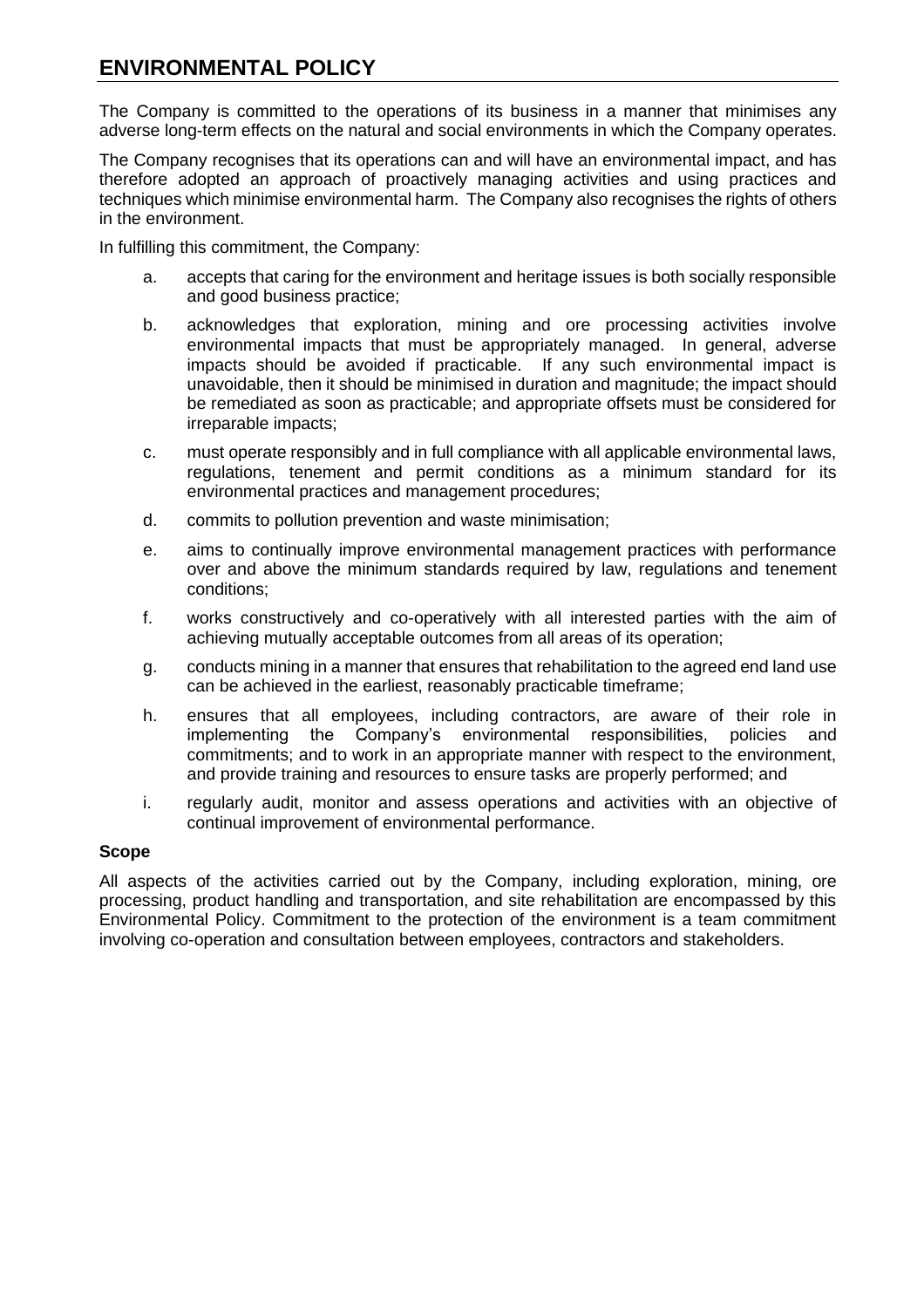# <span id="page-28-0"></span>**HEALTH & SAFETY POLICY**

The Company is responsible for the health and safety of all employees, contractors and visitors in the workplace. In fulfilling this responsibility, the Company has a duty to provide and maintain a working environment that is safe and ensure that hazards and risks to health and safety are understood, controlled, minimised and/or eliminated.

To meet the objectives of this policy, the Company is committed to providing mechanisms for twoway communication and consultation between the Company and its employees and contractors on Work Health and Safety (WHS) matters with the aim of promoting and maintaining a healthy and safe workplace. The Company believes WHS policy objectives are most effectively achieved through a joint approach between the Company and its employees is used to create and maintain a safe working environment.

#### **The Company, through its managers and supervisors must:**

- a. Communicate this policy to all employees, contractors and stakeholders and ensure all are aware of their Work Health Safety responsibilities and obligations;
- b. Comply with all health and safety laws and regulations under the Work Health and Safety Act and Regulations as a minimum, supported by effective and practical procedures and safe working practices;
- c. Establish and maintain current and relevant health and safety, procedures and management systems and effectively integrate these into all design, construction and operating practices;
- d. Ensure open and constructive health and safety communication with all employees, contractors, visitors, suppliers, customers and the communities in which they operate;
- e. Identify health and safety hazards through reviews and audits and implement improvement programs to minimise or eliminate these hazards;
- f. Commit adequate and appropriate resources for the effective implementation of all safety and health requirements and to sustain and improve health and safety performance;
- g. Safeguard the Work Health and Safety of all people at work by providing appropriate supervision, information, instruction, training, equipment and environment.

#### **Employees and Contractors;**

- a. Have a duty to ensure the health and safety of themselves and others in the work place;
- b. Must conduct appropriate level of risk assessment prior to undertaking tasks;
- c. Must stop work if the task is not able to be conducted safely;
- d. Must comply with the safe systems of work provided;
- e. Must follow all reasonable instructions and directions;
- f. Must not wilfully interfere with or misuse Company property or facilities provided in the interest of health and safety; and
- g. Must as soon as practicable, report to their supervisor and/or manager, any and all incidents, injuries, hazards and near misses occurring at the workplace.

#### **Visitors must:**

- a. Not put themselves or any of our employees at risk;
- b. Abide by all the Company's safety policies and procedures;
- c. Not enter restricted areas without permission from authorised personnel.

The Company seeks cooperation and commitment from all Employees, Contractors and Visitors in achieving our health and safety objectives and creating a safe working environment.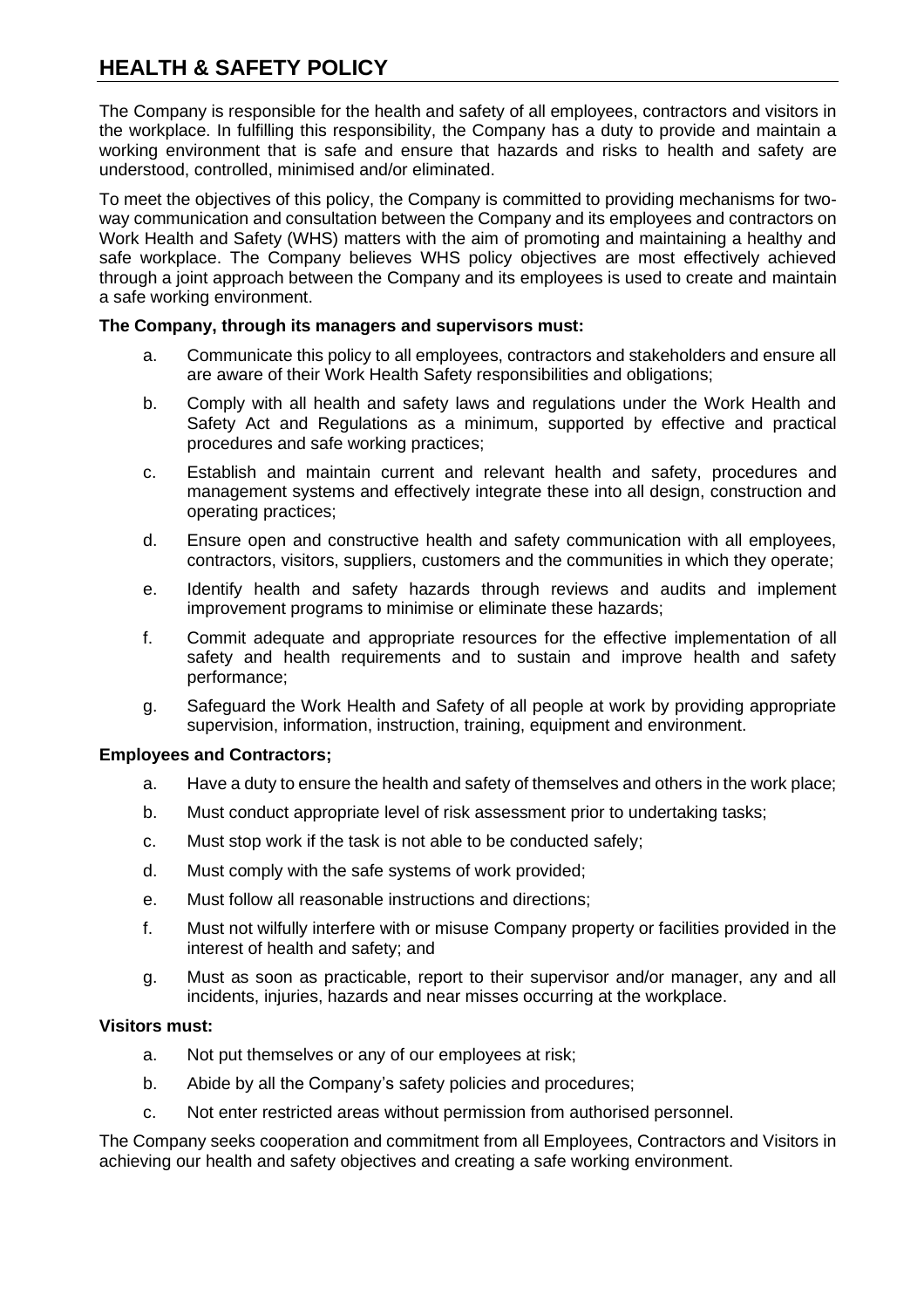# <span id="page-29-0"></span>**WHISTLE-BLOWER POLICY**

### **1. INTRODUCTION AND PURPOSE**

The Company and its subsidiaries require its directors, officers and employees to observe high standards of business conducts and ethics, as well as full compliance with all applicable government laws, rules and regulations, corporate reporting and disclosure, accounting practices, accounting controls, auditing practices and other matters relating to fraud against shareholders (**Concerns**).

Pursuant to its charter, the Audit Committee (**Committee**) of the Board is responsible for ensuring that a confidential and anonymous process exists whereby persons can report any suspected or known non-compliance with the Concerns relating to the Company (**Incidents**). In order to carry out its responsibilities under its charter, the Committee has adopted this Whistle-blower Policy (**Policy**).

For the purposes of this Policy, the Concerns are intended to be broad and comprehensive and Incidents are intended to include any matter which, in the view of the complainant, is illegal, contrary to the policies of the Company or in some other manner not right or proper. Examples would include:

- a. violation of any applicable law, rule of regulation that related to corporate reporting and disclosure;
- b. violation of the Company's Code of Conduct or Code of Conduct for Directors and Executives;
- c. fraud or deliberate error in the preparation, evaluation, review, or audit of any financial statement of the Company;
- d. non-compliance with the Company's internal policies and controls;
- e. misrepresentation or a false statement by or to a director, officer, employee or accountant of the Company respecting a matter contained in the financial records, reports, or audit reports;
- f. instances of fraudulent influence, coercion, manipulation or misleading of the Company's auditors; and
- g. deviation from full and fair reporting of the Company's consolidated financial condition.

### **2. COMMUNICATION OF THE POLICY**

To ensure that all directors, officers, employees, consultants and contractors of the Company are aware of the Policy, a copy of the Policy will be distributed to all directors, officers, and employees. All directors, officers and employees will be informed whenever significant changes are made. New directors, officers and employees will be provided with a copy of this Policy and will be educated about its importance.

### **3. REPORTING ALLEGED VIOLATIONS OR COMPLAINTS**

It is the responsibility of all directors, officers and employees to report all suspected Incidents in accordance with this Policy. The Company maintains an open-door policy and suggests that employees share their questions, concerns, suggestions or complaints with someone who can address them properly. In most cases, an employee's supervisor is in the best position to address an area of concern. An employee's supervisor may be more knowledgeable about the issue and will appreciate being brought into the process. It is the supervisor's responsibility to help the employee solve the problem.

Any person with an Incident relating to the Company may submit their Incident directly and confidentially to the Committee in writing by sending a sealed letter addressed to the Company at its registered office. It should be marked "Private and Confidential – Attention: Audit Committee" and it will be delivered unopened to a member of the Committee.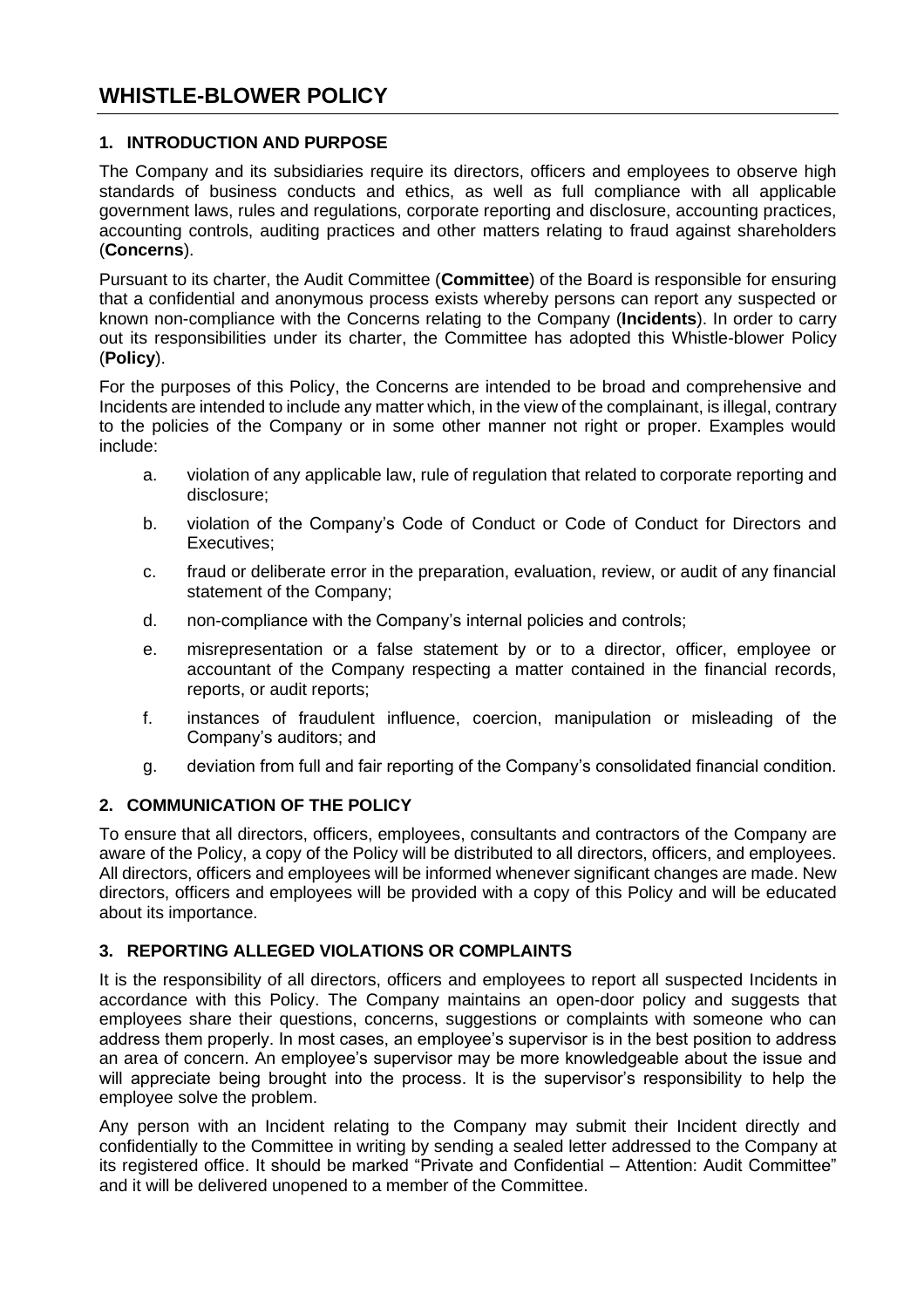#### **WHISTLE-BLOWER POLICY continued**

All complaints or submissions to the Committee may be made and will be treated on a confidential and anonymous basis, to the extent possible, consistent with the need to conduct an adequate investigation.

The Committee is responsible for investigating and resolving all reported Incidents.

The Committee will notify the sender and acknowledge receipt of the reported suspected Incident within five business days. All reports will be promptly investigated and appropriate corrective action will be taken if warranted by the investigation. The Committee may retain independent legal counsel, accountants or other to assist in its investigation.

## **4. NO ADVERSE CONSEQUENCES**

A submission regarding an Incident may be made by an officer or employee of the Company without fear of dismissal, disciplinary action or retaliation of any kind. The Company will not discharge, discipline, demote, suspend, threaten or in any manner discriminate against any person who submits in good faith an Incident or provides assistance to the Committee, management, the Company's auditors, or any other person or group, including any governmental, regulatory or law enforcement body, investigating an Incident.

Persons who make accusations without reasonable good faith belief in the truth and accuracy of the information or who knowingly provide or make false information or accusations will be disciplined. "Good faith" does not mean that the person submitting the Incident has to be right, but it does mean that the person believes that he or she is providing truthful information.

## **5. RETENTION OF RECORDS**

The Committee shall retain all records relating to any Incident or report of a retaliatory act and to the investigation of any such report for a period judged to be appropriate based upon the merits of the submission. The types of records to be retained by the Committee shall include records of all steps taken in connection with the investigation and the results of any such investigation.

The Committee shall report the results of any material Incidents to the Board.

### **6. QUERIES**

Any employee with a question about how this Policy should be followed in a particular case should contact their supervisor or any member of the Committee.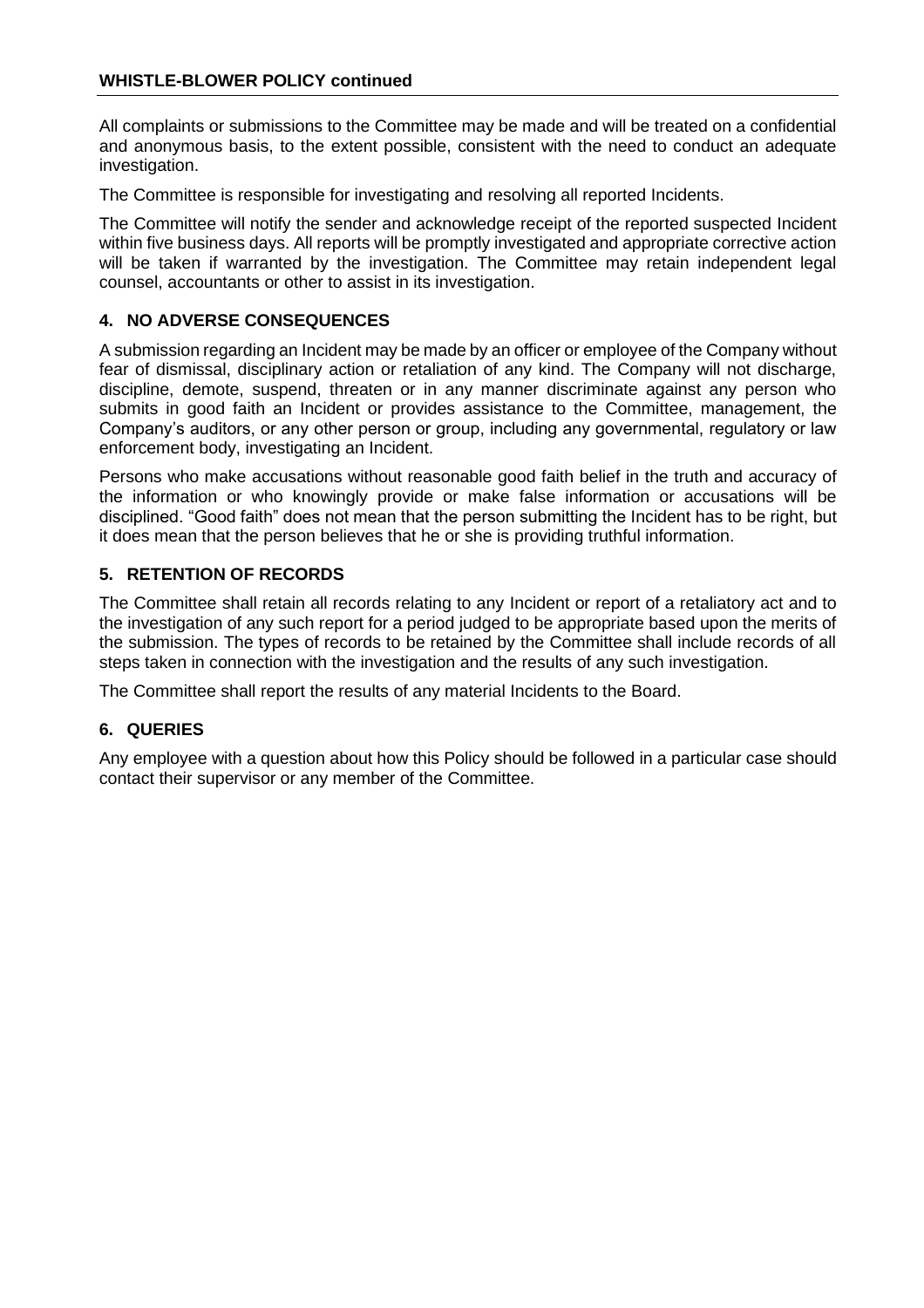# <span id="page-31-0"></span>**ANTI-BRIBERY AND CORRUPTION (ABC) POLICY**

# **1. INTRODUCTION AND PURPOSE**

The Company is committed to maintaining a high standard of integrity and to operating fairly, honestly and legally, in order to ensure that we comply with international regulations with regards to anti-corruption and bribery issues. We also make full commitment to ensuring the Company has an open and transparent management approach in order to avoid exposing ourselves to potential conflicts of interest.

The Company is committed to maintaining a high standard of ethical conduct in all business dealings. The Company does not obtain or retain business through any unethical or illegal means, and all contract and transaction related payments, including those in connection with gifts and other expenditures, are declared with reasonable details. The Company has developed this policy to prohibit inappropriate conduct associated with bribery and corruption.

# **2. RESPONSIBILITY FOR COMPLIANCE**

All directors, officers, employees (collectively, **Personnel**), joint venture partners, secondees, agents, consultants, contractors (where under a relevant contractual obligation) and representatives of the Company or its subsidiaries (the latter six collectively referred to in this Policy as **Contracted Third Parties**) are personally responsible for complying with this ABC Policy and all applicable laws and regulations worldwide. Personnel must also take reasonable steps to ensure that Contracted Third Parties comply with the ABC Policy. Any conflict between the ABC Policy and the law is to be referred to the relevant person to deal with this policy, Compliance Officer.

## **3. WHAT IS BRIBERY AND CORRUPTION?**

Bribery is a form of corruption that involves providing, causing, offering, accepting, receiving, soliciting, promising or asking for a benefit to influence a person in order to gain an advantage which is not legitimately due. It does not matter whether the bribe is accepted, as the act of offering a bribe is usually enough to commit an offence. Corruption involves an abuse of power for personal gain or advantage for an entity (together **Improper Acts**).

## **4. PROHIBITION ON IMPROPER ACTS AND OTHER UNFAIR DEALINGS**

This Policy prohibits Personnel and Contracted Third Parties from conducting any Improper Acts anywhere in the world (in both the private and public sector and irrespective of whether such Improper Act is on a direct or indirect basis). Personnel and Contracted Third Parties may also be personally liable and exposed to criminal and civil liability if they engage in any Improper Acts.

Personnel and Contracted Third Parties will make a clear distinction between the interests of the Company and private interests, and will avoid conduct that would expose Personnel and / or Contracted Third Parties to possible conflicts of interest. Personnel and Contracted Third Parties will not misuse privileged information, misrepresent information or conduct other unfair acts.

## **5. RETENTION OF RECORDS**

The Committee shall retain all records relating to any Concern or report of a retaliatory act and to the investigation of any such report for a period judged to be appropriate based upon the merits of the submission. The types of records to be retained by the Committee shall include records of all steps taken in connection with the investigation and the results of any such investigation.

## **6. QUERIES**

Any employee with a question about how this Policy should be followed in a particular case should contact their supervisor or any member of the Committee.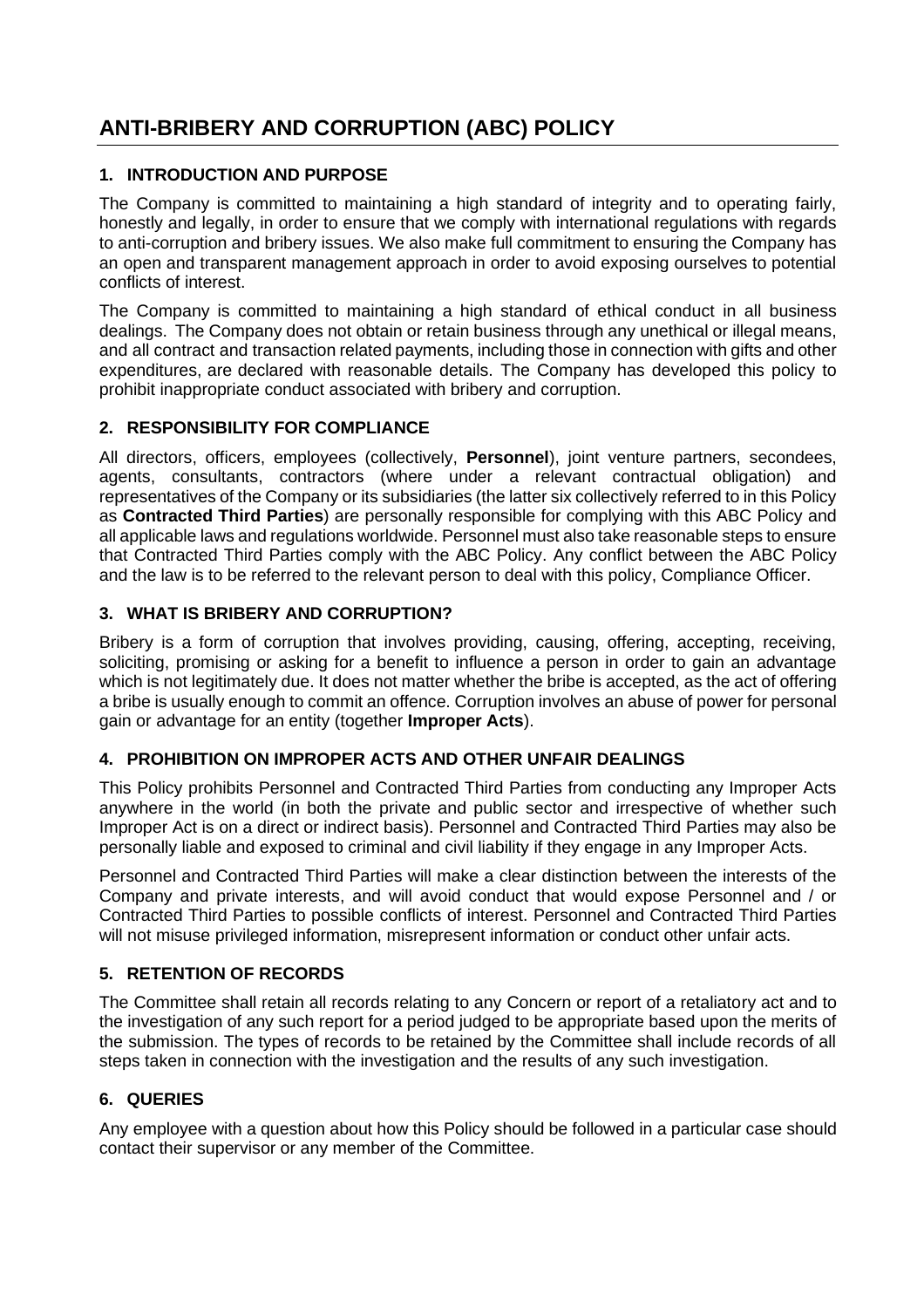# **DIRECTOR INDEPENDENCE QUESTIONNAIRE**

## **A. QUESTIONS**

| 1. |                                                                                                                                                                     | Are you involved in the day to day running of the Company?                                                                                                                                                                                                                                                                                                                                                                                                                                                           | $Yes \Box No \Box$ |  |  |
|----|---------------------------------------------------------------------------------------------------------------------------------------------------------------------|----------------------------------------------------------------------------------------------------------------------------------------------------------------------------------------------------------------------------------------------------------------------------------------------------------------------------------------------------------------------------------------------------------------------------------------------------------------------------------------------------------------------|--------------------|--|--|
|    |                                                                                                                                                                     | Note: If you answer yes to this question, then you are considered to be<br>executive and hence cannot meet the definition of independent. Please<br>proceed to 'B'.                                                                                                                                                                                                                                                                                                                                                  |                    |  |  |
| 2. |                                                                                                                                                                     | Within the last three years have you been employed in an executive<br>capacity by the Company or Group?                                                                                                                                                                                                                                                                                                                                                                                                              | $Yes \Box No$      |  |  |
|    |                                                                                                                                                                     | Note: If you answer yes to this question, you do not meet the definition of<br>independent. Please proceed to 'B'.                                                                                                                                                                                                                                                                                                                                                                                                   |                    |  |  |
| 3. |                                                                                                                                                                     | Within the last three years, have you been in a material business<br>relationship (e.g. as a supplier, professional advisor, consultant or<br>customer) with the Company or other group member, or been an officer or<br>otherwise associated with someone with such a relationship <sup>1</sup> ?                                                                                                                                                                                                                   | Yes ∐No            |  |  |
|    |                                                                                                                                                                     | Please provide the following information:                                                                                                                                                                                                                                                                                                                                                                                                                                                                            |                    |  |  |
|    | a.                                                                                                                                                                  | Name of any entity associated with you which is in a business<br>relationship with the Company.                                                                                                                                                                                                                                                                                                                                                                                                                      |                    |  |  |
|    | b.                                                                                                                                                                  | The thresholds used in determining the materiality of any benefits<br>provided to or received from the Company (from the viewpoint of<br>the individual Director). Please note that these are required to be<br>disclosed in the corporate governance section of the annual report.<br>The materiality thresholds should be consistent with the materiality<br>thresholds adopted from the Company's point of view to ensure<br>consistency unless there is an overriding factor which should be<br>described below. |                    |  |  |
|    | C.                                                                                                                                                                  | Why you would consider any such business relationship to be / not<br>be material.                                                                                                                                                                                                                                                                                                                                                                                                                                    |                    |  |  |
|    |                                                                                                                                                                     |                                                                                                                                                                                                                                                                                                                                                                                                                                                                                                                      |                    |  |  |
|    |                                                                                                                                                                     |                                                                                                                                                                                                                                                                                                                                                                                                                                                                                                                      |                    |  |  |
|    |                                                                                                                                                                     |                                                                                                                                                                                                                                                                                                                                                                                                                                                                                                                      |                    |  |  |
|    |                                                                                                                                                                     | Regardless of your response please proceed to question 4.                                                                                                                                                                                                                                                                                                                                                                                                                                                            |                    |  |  |
| 4. |                                                                                                                                                                     | Within the last three years, have you been, or represented, a substantial<br>shareholder of the Company, or been an officer or employee of, or<br>professional adviser to, a substantial shareholder of the Company <sup>ii</sup> ?                                                                                                                                                                                                                                                                                  | $Yes \Box No$      |  |  |
|    | If you answer yes to this question, please advise whether you consider that<br>your substantial shareholder status affects your independence and details<br>of why. |                                                                                                                                                                                                                                                                                                                                                                                                                                                                                                                      |                    |  |  |
|    |                                                                                                                                                                     |                                                                                                                                                                                                                                                                                                                                                                                                                                                                                                                      |                    |  |  |
|    |                                                                                                                                                                     |                                                                                                                                                                                                                                                                                                                                                                                                                                                                                                                      |                    |  |  |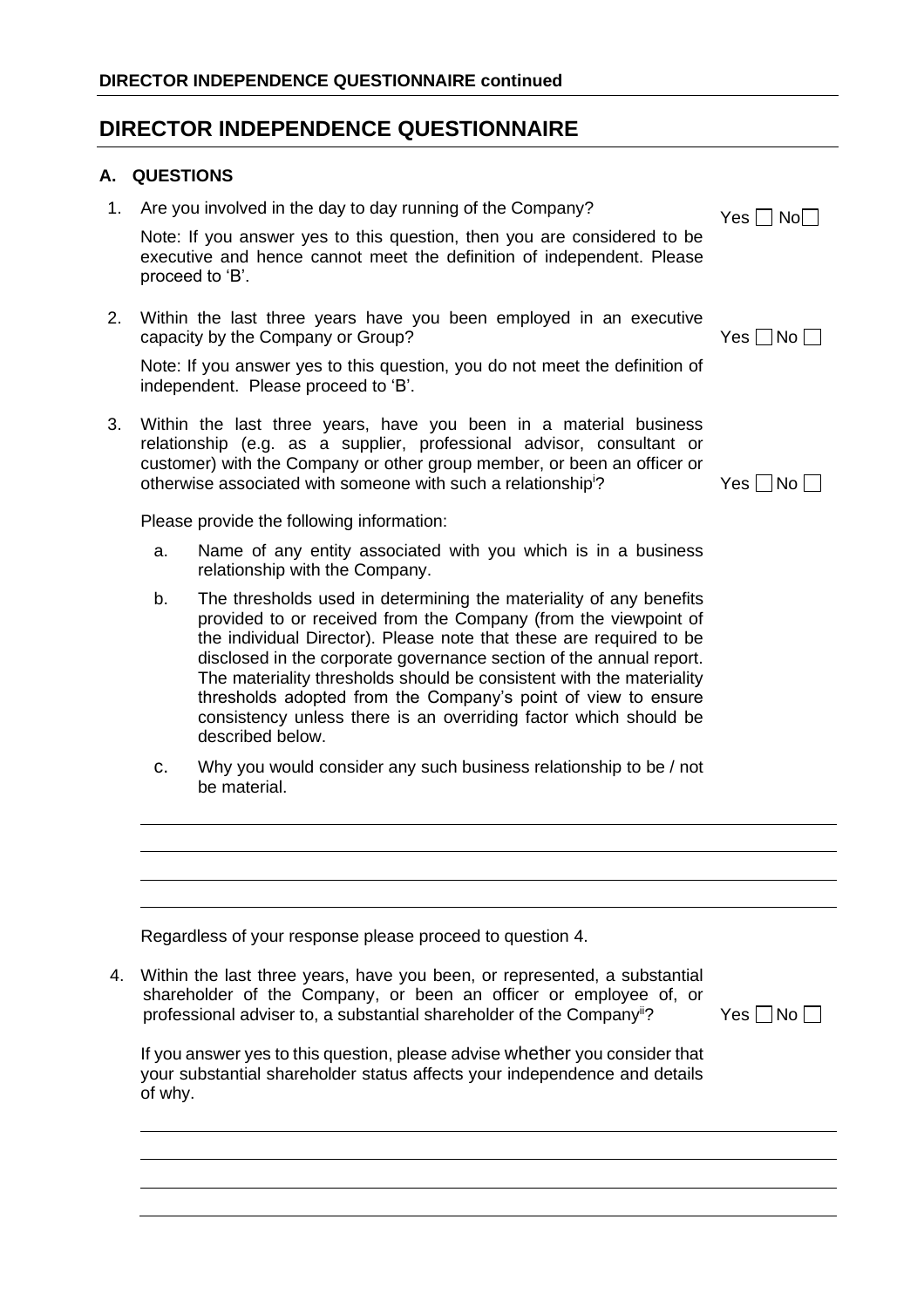Regardless of your response please proceed to question 5.

5. Do you have a material contractual relationship with the Company or another group member other than as a director of the Company<sup>iii</sup>? Yes  $\Box$  No $\Box$ 

Please provide the following information:

- a. Name of any associated entity and nature of the contract entered into with the Company.
- b. The thresholds used in determining the materiality of the contract with the Company (from the viewpoint of the individual director). Please note that these are required to be disclosed in the corporate governance section of the annual report. The materiality thresholds should be consistent with the materiality thresholds adopted from the Company's point of view to ensure consistency unless there is an overriding factor which should be described below.
- c. Why you consider any such relationship to be / not be material.

Regardless of your response please proceed to question 6.

6. Do you have close family ties with any person who falls within any of the  $c$ ategories described above?  $Y$ es  $\Box$  No $\Box$ 

Please provide the information requested by the relevant question.

Regardless of your response please proceed to question 7.

7. Have you been a director of the Company for 10 or more years?

| . . |  | N<br>N٥ |  |
|-----|--|---------|--|
|-----|--|---------|--|

If yes, please advise whether you consider that your length of service means that you have become too close to management and/or substantial shareholders to be considered independent and why.

Regardless of your response please proceed to question 8.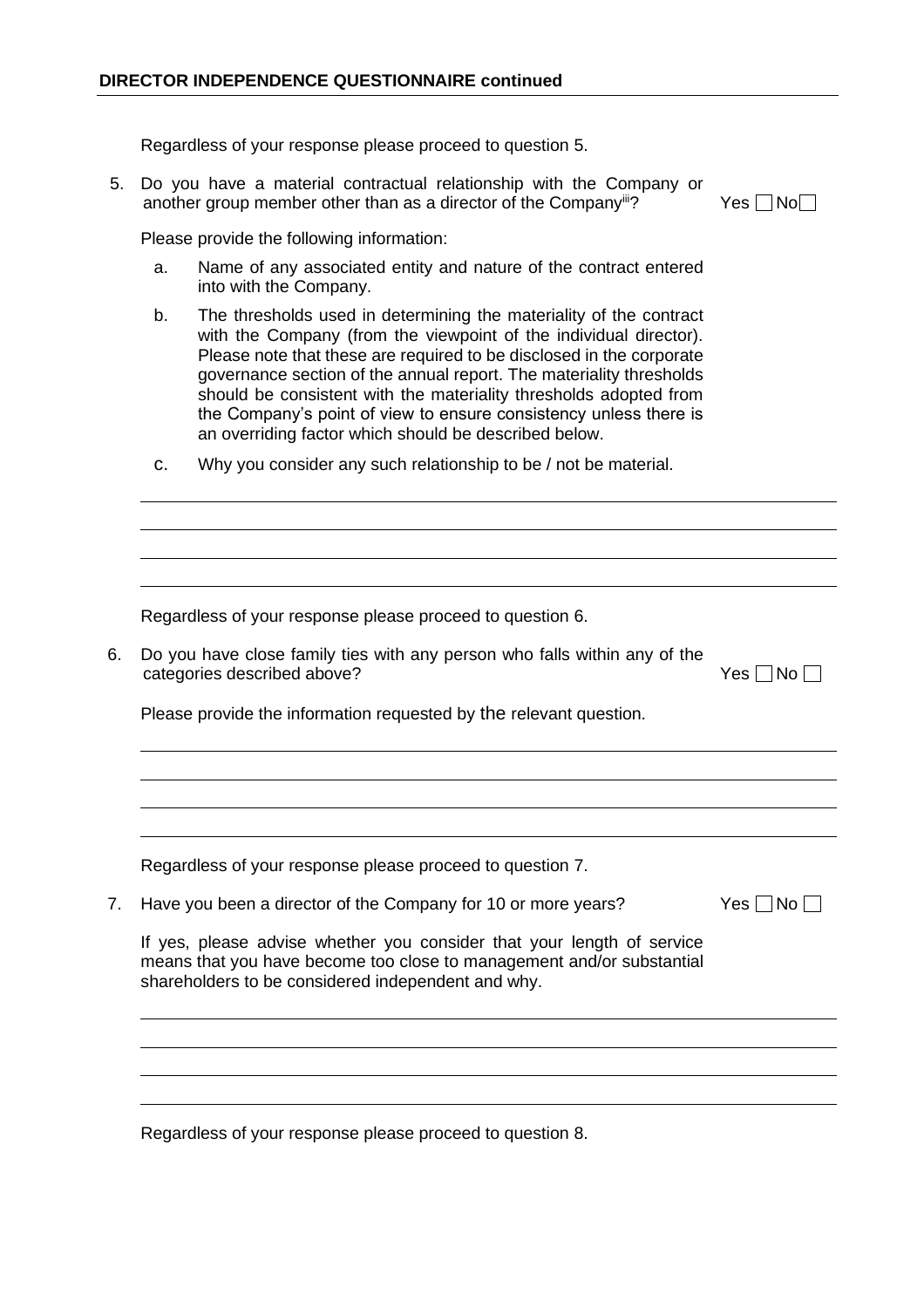8. Are you free from any other interest or business or other relationship which could, or could reasonably be perceived to, materially interfere with your ability as director to act in the best interests of the Company? Yes  $\Box$  No  $\Box$ 

Please provide the following information.

- a. Description of any interest or business or other relationship not covered by any other question above, including family ties and cross directorships.
- b. The thresholds used in determining the materiality of the above interest or relationship.
- c. Why you would consider any such interest or business or other relationship to be / not be material.

Regardless of your response please proceed to question 9.

9. Do you receive performance based remuneration?  $Yes \Box No \Box$ 

Please provide the following information.

- a. Description of any incentive plan you are entitled to participate in or other performance based remuneration you are entitled to.
- b. Description of any performance incentives on issue to you and their vesting conditions.
- c. Why you would consider any such performance based remuneration would / would not materially interfere with your ability as director to act in the best interests of the Company?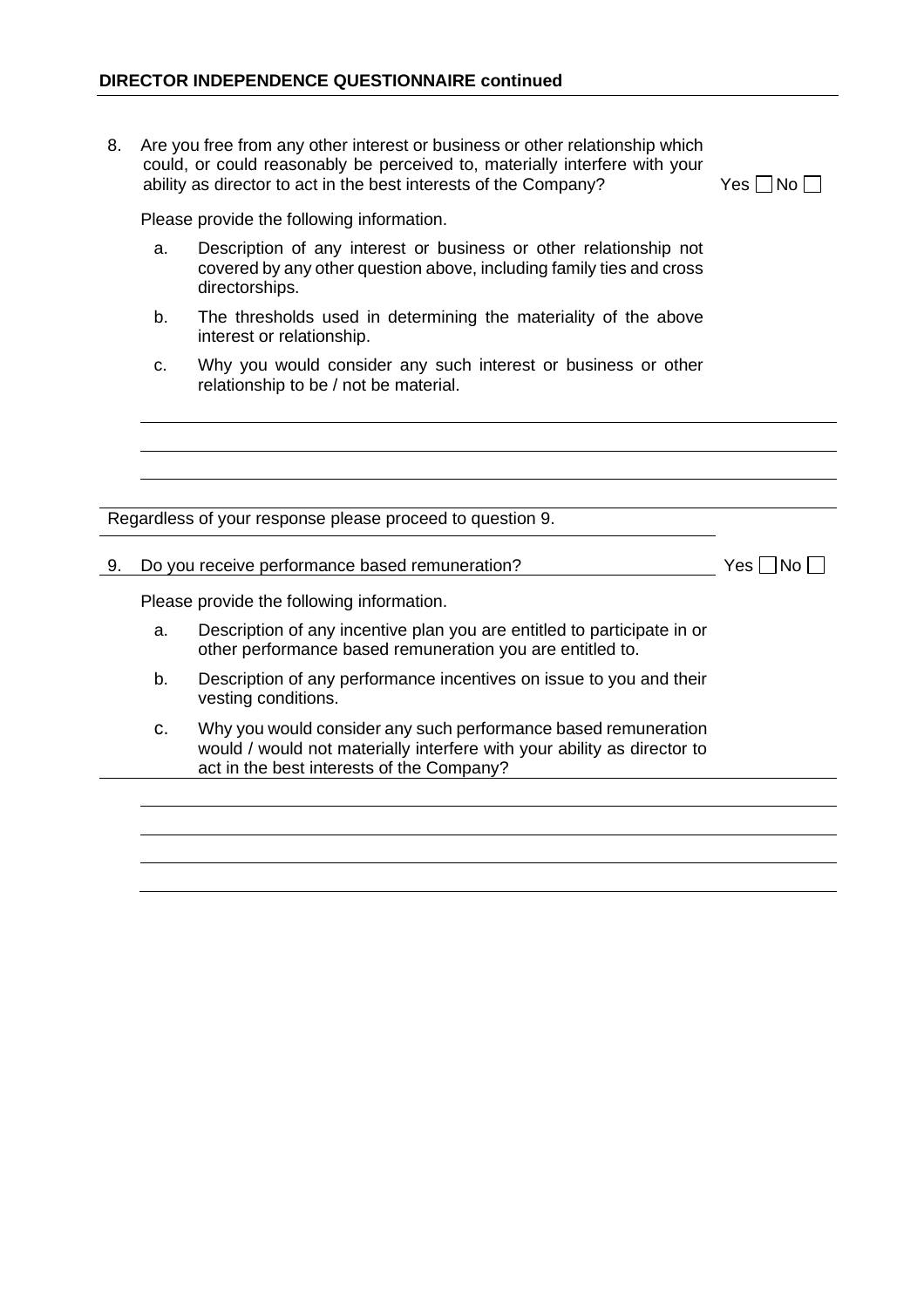### **B. STATEMENT BY INDIVIDUAL DIRECTOR**

After completing the above questionnaire and with my knowledge of my position and any dealings with the Company, I conclude that I am / am not an independent director.

### **[#Director Name]**

 **/ /**

## **C. STATEMENT BY BOARD**

After reviewing the above responses from the individual director, the Board resolves that [#Director Name] is / is not independent.

**[#Director Name] [#Director Name]**

 **/ / / /**